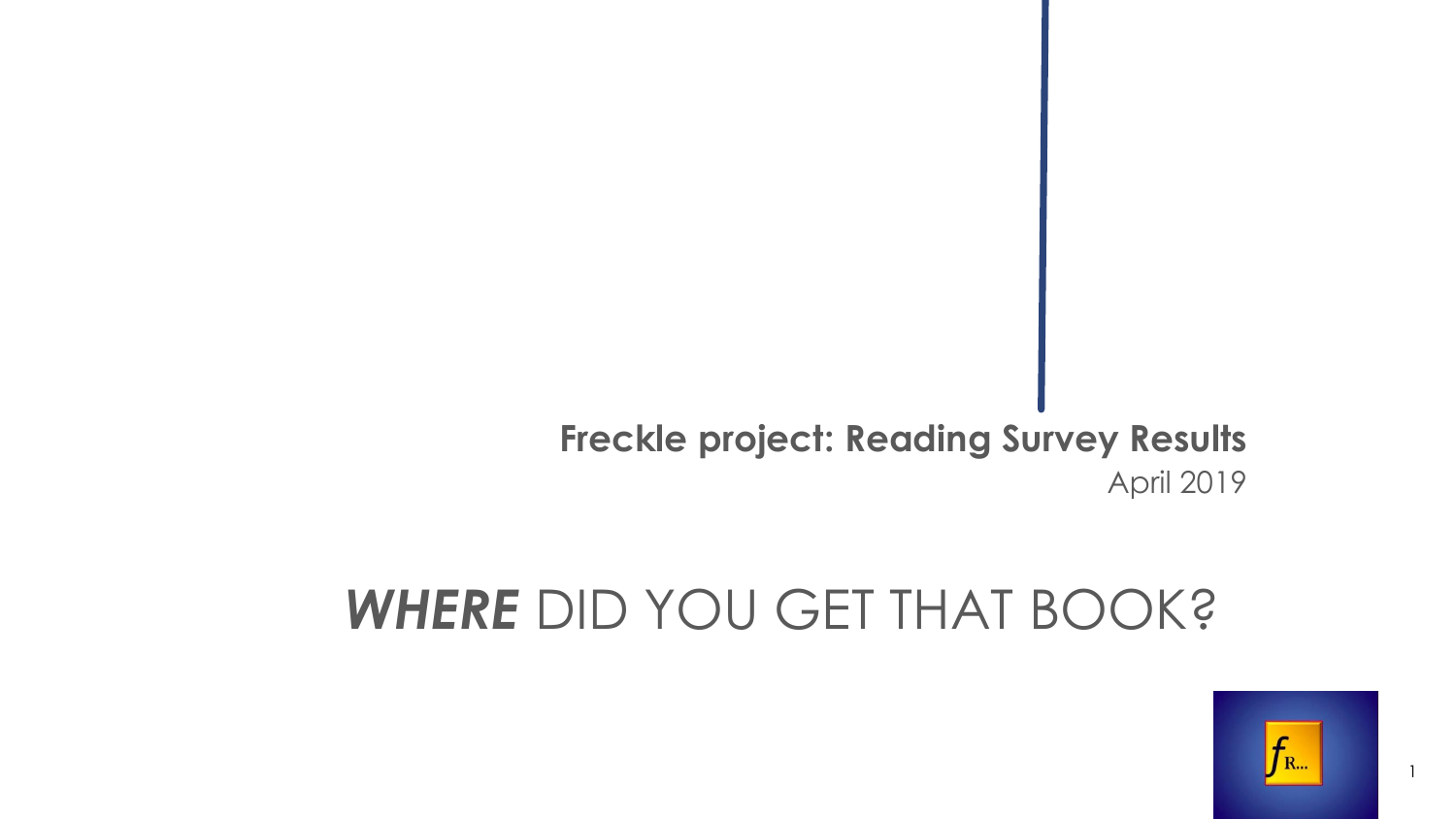The actions proposed and policy messages in this presentation are drawn from

- (Unless otherwise stated): A consumer survey carried out in the United States in April 2019
- Publicly available library data from Pew and from the IMLS
- The author's experience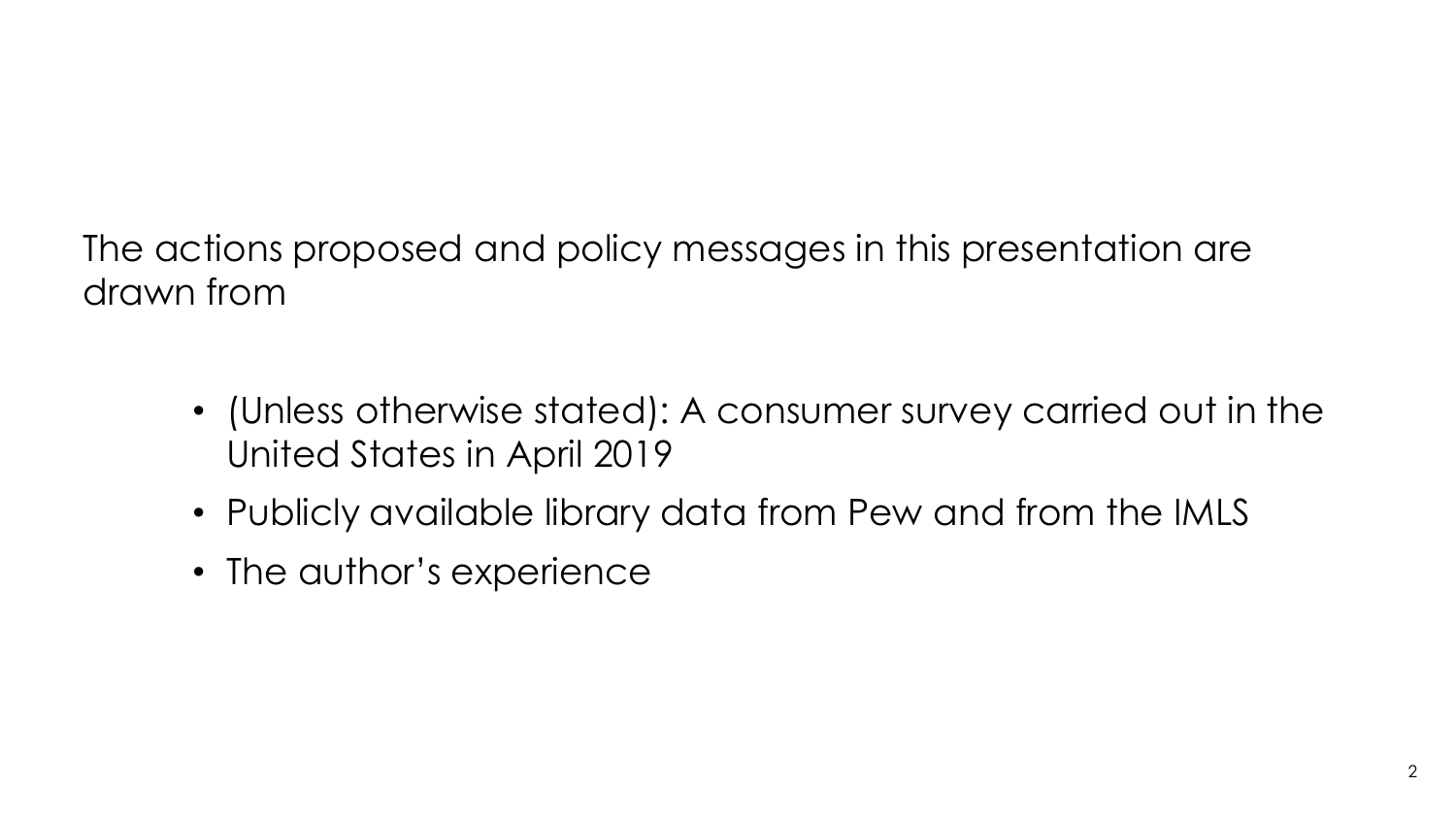#### **Method of the consumer survey**:

- 1,200 respondents were included in a consumer survey which was conducted in April 2019.
- In addition, those 1,200 responded on behalf of a further 500 family members who were too young to be included directly, giving a total of over 1,700 responses.
- Respondents were from six states, in equal numbers: California, Florida, Michigan, New York, Ohio, and Texas.
- InterQ, The consumer research agency in San Francisco who designed and conducted the field work, advised that:
	- The margin of error of the results is 2.62%, which is the range that the population's responses may deviate from our survey sample.
	- We would not expect the results to change meaningfully if it was rolled out to more people, as it is an opinion and facts survey. We are not looking for rare events or trying to ascertain the rate of a background event.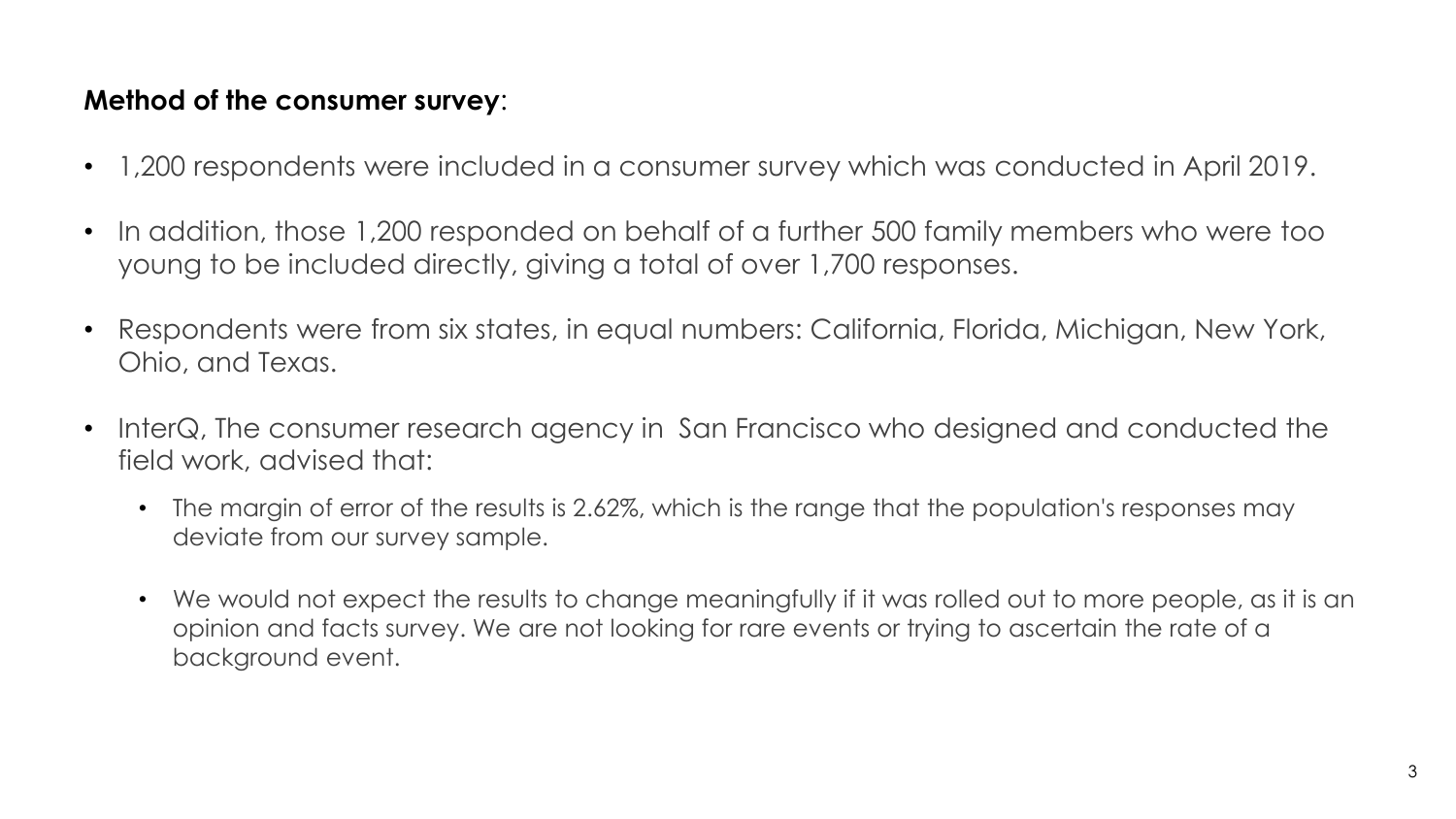#### **The purpose of this survey**

- Surveys of public library users regularly show that more than 75% of visits to libraries, or use of library facilities, are about books in various forms.
- Reading books, referring to them, talking about them, borrowing them, all feature among the main reasons why people use public libraries.
- The survey aimed to find out, by asking members of the public, where libraries fit into their ability to find what they want to read,
- By doing that the intention was to share that information with librarians, publishers and authors in order to inform their combined approach to giving service to the public.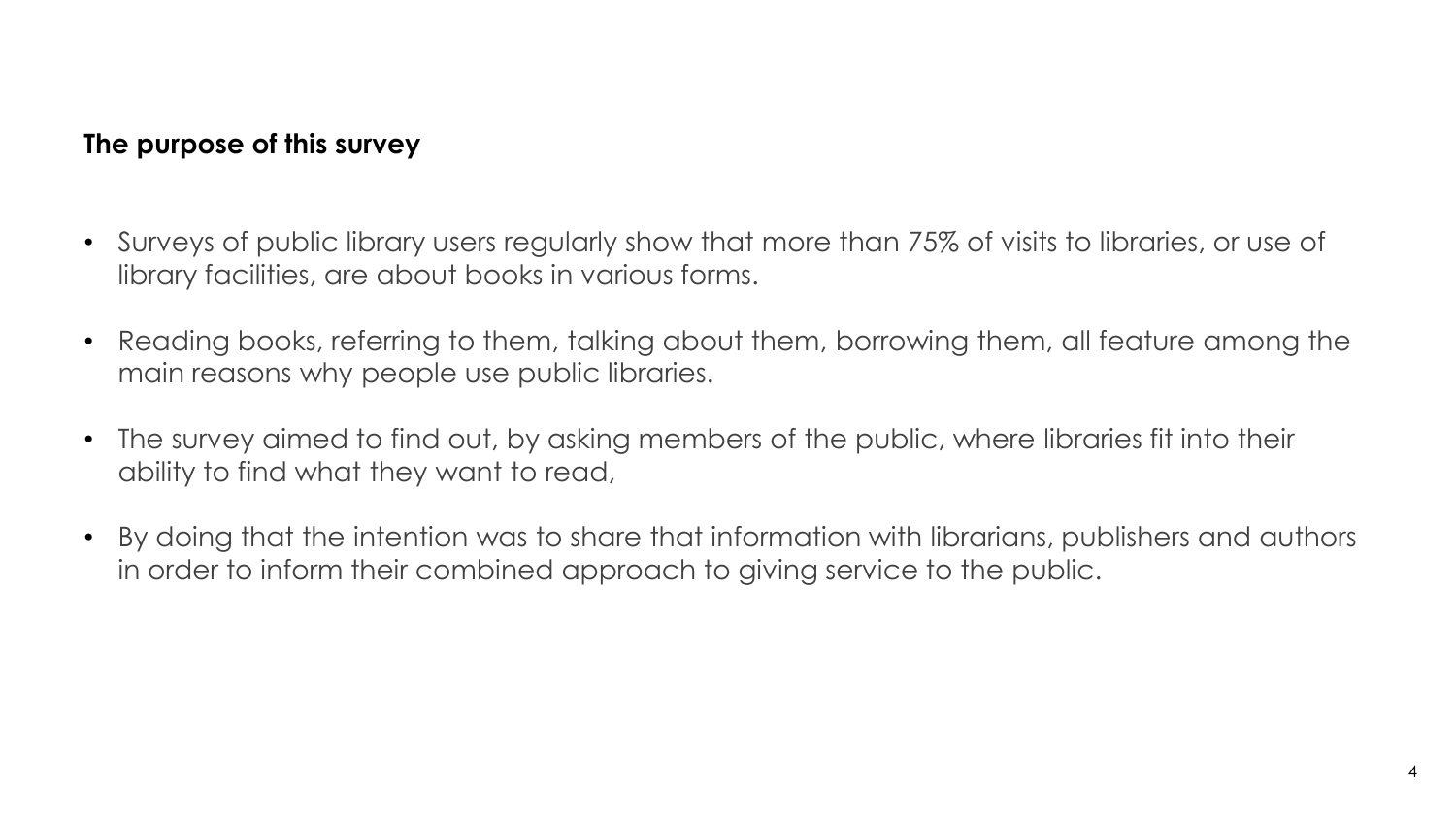## EXECUTIVE SUMMARY

• This is a report of a consumer survey, conducted in April 2019 in the United States entitled '**Where** did you get that book?'

It appears to be the first ever survey to ask readers questions of the kind it does. It concentrates on public libraries and the publishers who supply books to them.

- The survey found that over 80% had read or used a book in the last year and by far the great majority of the reading was of printed books (rather then eBooks or Audio). It concluded that people find reading to be a very important part of their culture.
- The survey found that, compared to other possible sources, in the US, **public and educational libraries play a very significant part in the provision of printed books to readers**. The report suggests therefore that **the provision of printed books is the single most important endeavour of public and school libraries**  and for that contribution to culture and community it is worth the public funds that are granted.
- The report also suggests that sustaining and the growth of reading and use of books should be the primary object and management focus of public and school libraries and that measures should be in place, which are not currently, constantly to demonstrate the achievement of this to funders, the public, authors and publishers. Existing library management systems could be used to do this.
- The report recommends that the relationship between public libraries and publishers should be renewed with a greater recognition of their joint endeavour to satisfy and please readers. For this to be achieved there needs to be a flow of detailed information directly between them about reading and about catalogs and titles. There is a significant gap in the industry knowledge of what people read and what is available for them. The report makes recommendations about how improvement can be achieved, again, by using existing library management systems
- There are more than 2bn books circulated each year from US public libraries, and authors and publishers have no information about what has been circulated and what has not been. To promote the common interest of libraries, publishers and authors, it is of paramount importance to make this information available to all parties without exposing personally identifiable information.
- The survey also identified a problem of the numbers of people wanting to read, who experience difficulties with their eyesight. 20% said they find difficulty reading print books and 18% said they have difficulty with eBooks. The report suggests that this is a problem that should be tackled jointly by libraries and publishers, with specific and agreed targets for improvement.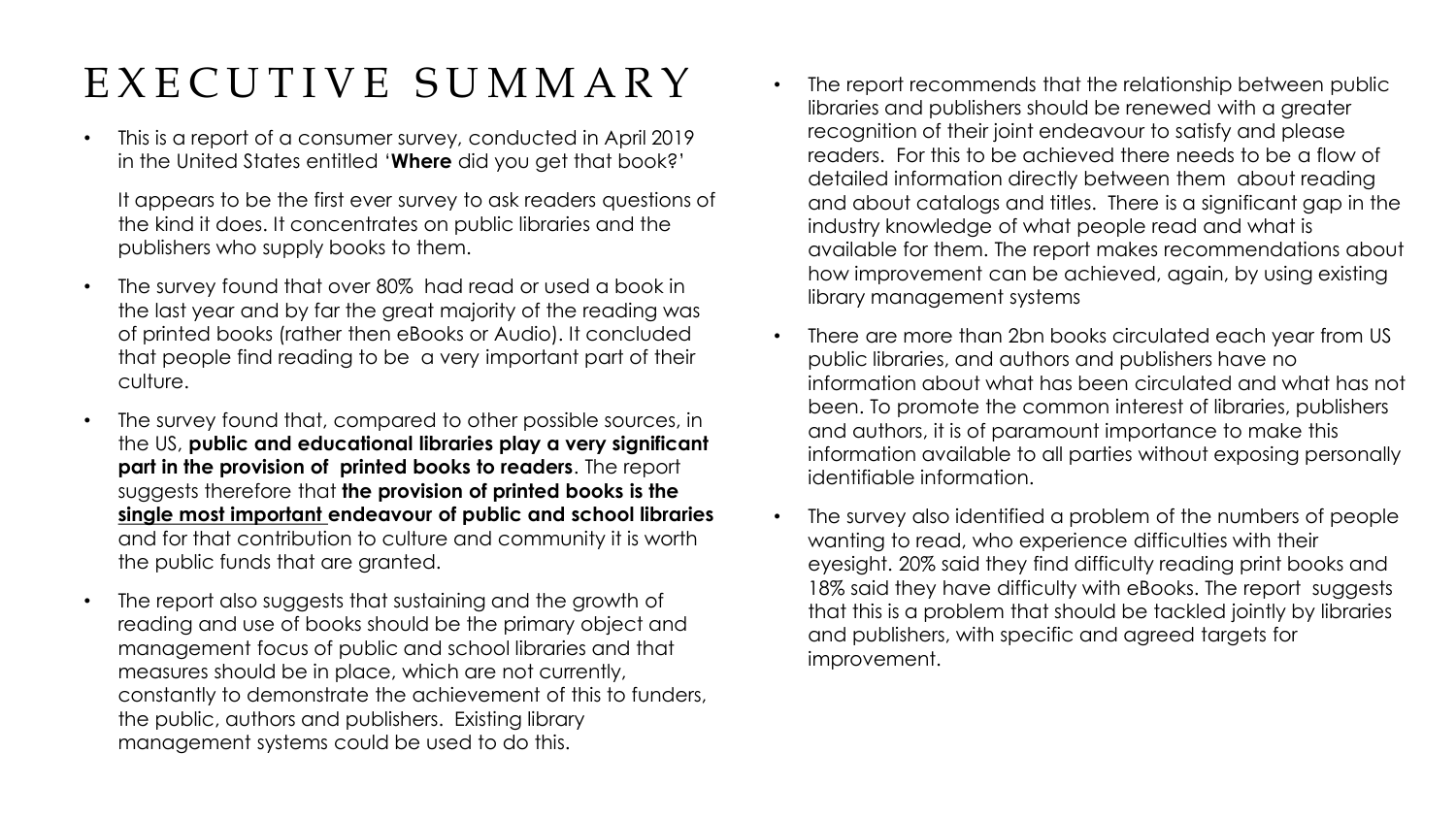## Key Findings

- 1. In the US over 80% of people read or use books.
- 2. Most reading is for enjoyment, rather than for information or education.
- 3. Public and educational libraries play a very significant part in the provision of books to readers.
- 4. People of all ages, but especially the young, prefer public and school libraries over internet book stores for finding what they want to read.
- 5. A significant number of people experience eyesight difficulty that makes it difficult to read either print or eBooks.
- 6. There is a lack of publicly available timely management performance data for libraries and the books they circulate.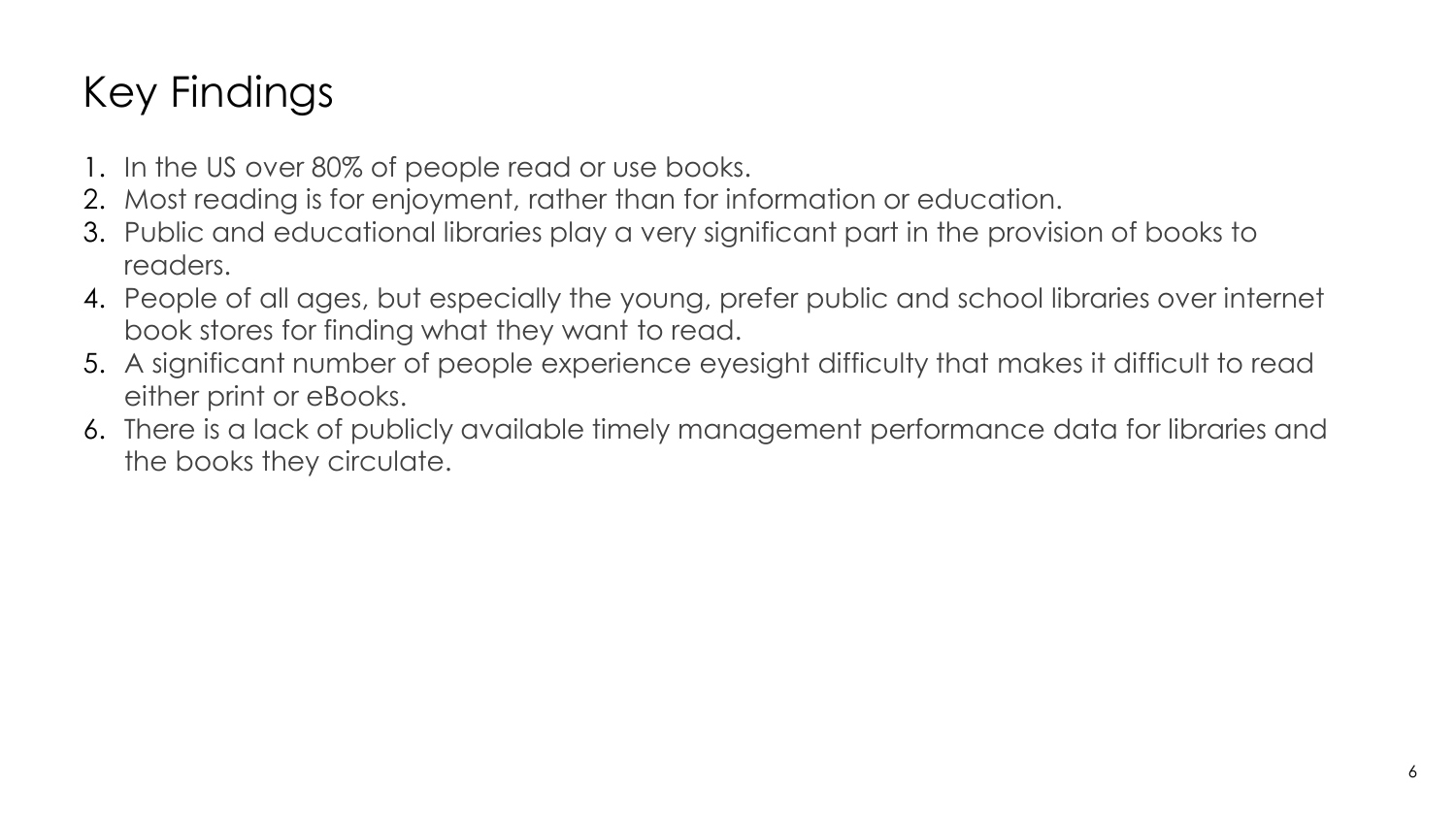## **Insights**

- 1. Promoting the growth of reading should be the primary objective of public and school libraries.
- 2. Management in the library and publishing industries should give focus to their efforts to support this objective.
- 3. There are major differences between book sales data and what is actually read.
- 4. Publishers, libraries, funders and governments have a common interest in promoting and increasing reading and pleasing readers.
- 5. There needs to be a marked improvement in the flow of information between libraries, publishers and authors to promote their common interest.
- 6. The beacon must be efficient pursuit of what readers want, based on a data-driven approach.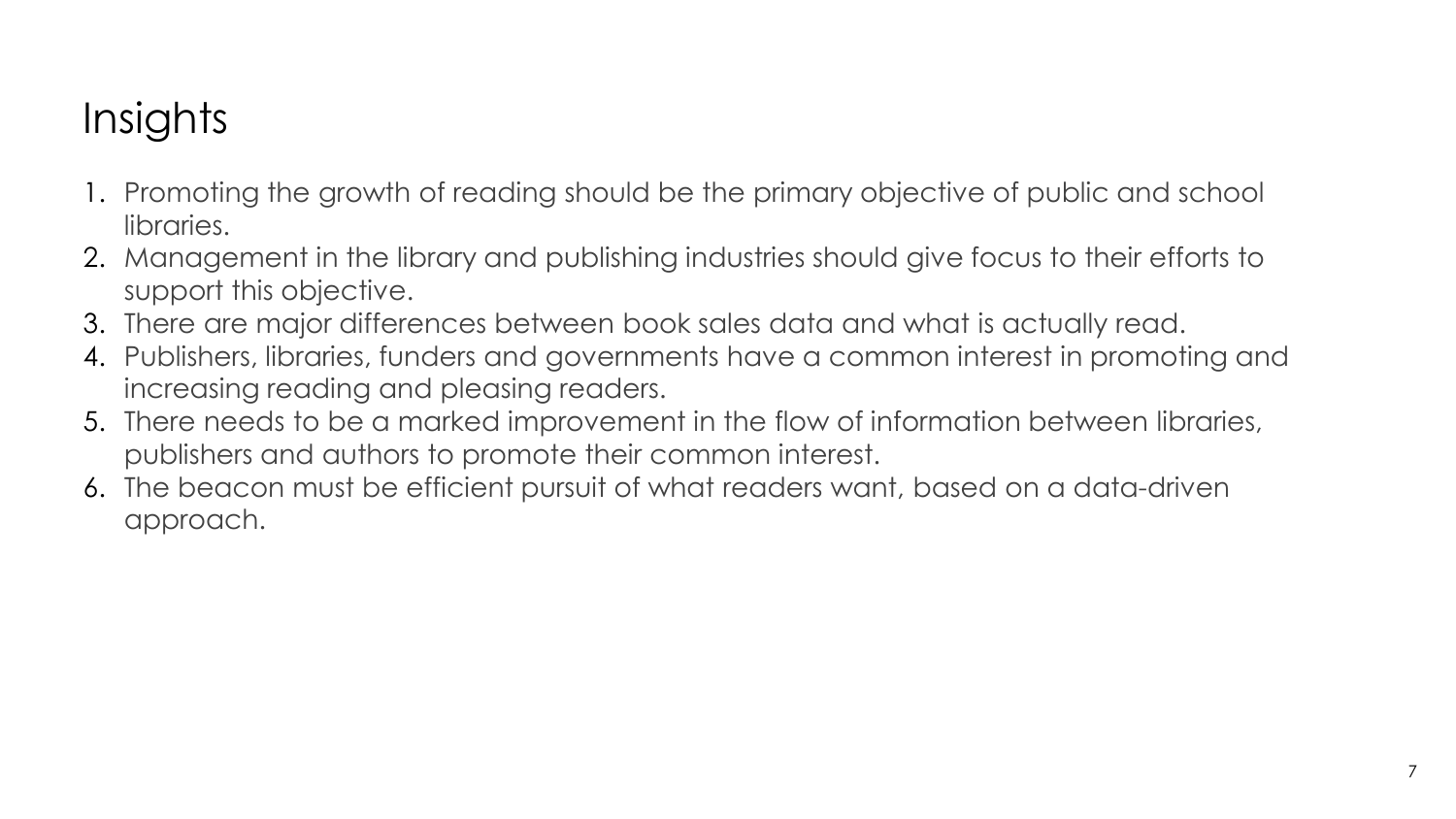Notes on the author:

- Tim Coates has worked in the book industry for more than 40 years: in retailing, libraries and publishing. He has been marketing and then managing director of several large book retailers, including Waterstone's, the leading UK bookstore group, and of WH Smith in Europe. He has been UK general manager of YBP, the academic division of Baker and Taylor, and now part of EBSCO. He is frequently called upon to advise on and write reports for local and national government bodies on the public library sector.
- On three occasions he has been named 'The best bookseller': once by Peter Mayer of Penguin Books, New York, once by Paul Hamlyn, of Hamlyn Octopus and Reed international, the publisher of illustrated books and once by the British Book trade press. He has frequently appeared in lists of most influential people in the publishing industry.
- He has written several works on the public library service and holds masters' degrees from Oxford and from Stirling universities. He is also a published author of fiction and non fiction.
- tim@freckle.us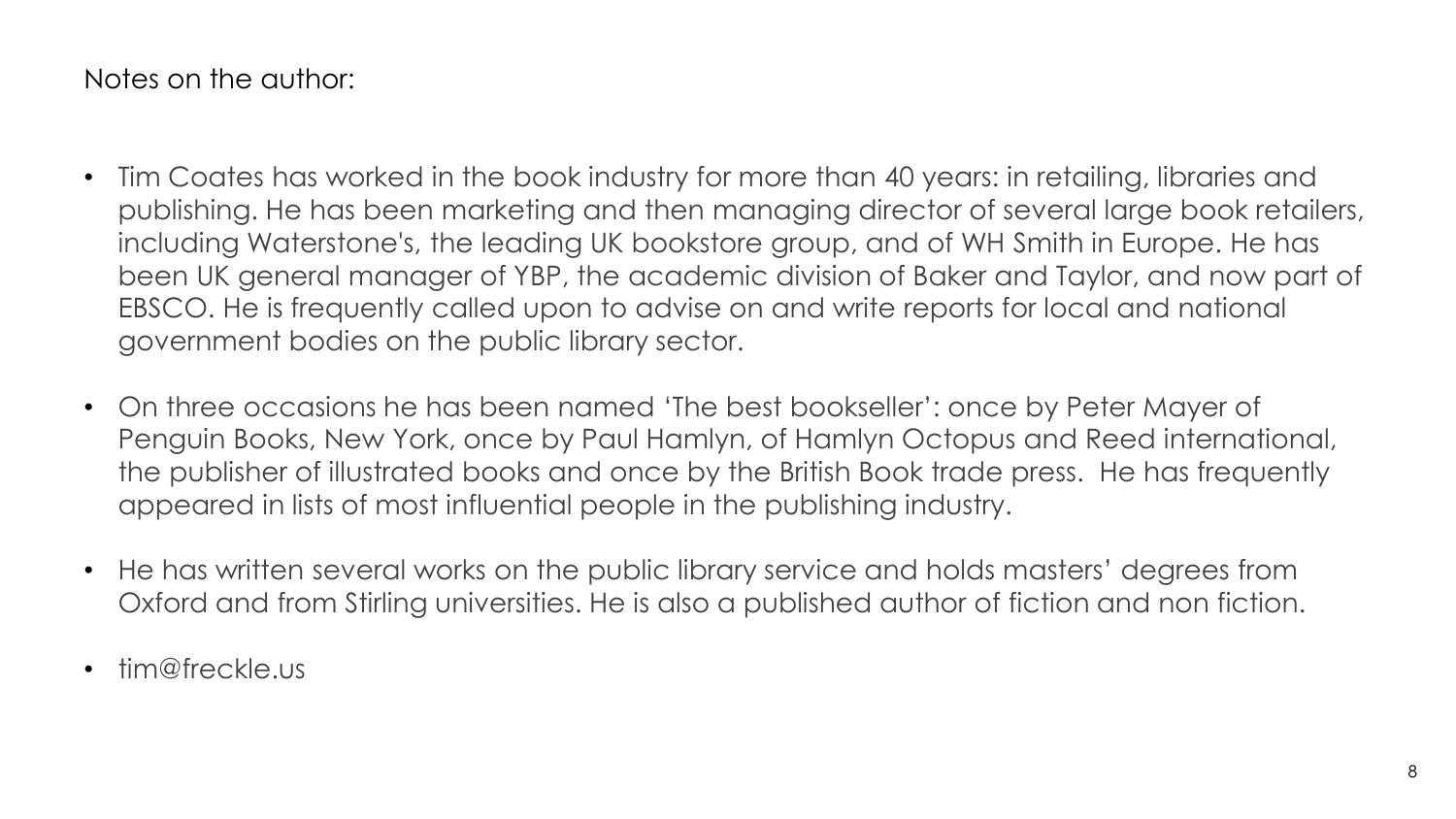

## **Freckle.us Reading Survey Results** April 2019 *WHERE* DID YOU GET THAT BOOK?

## **HEADLINES**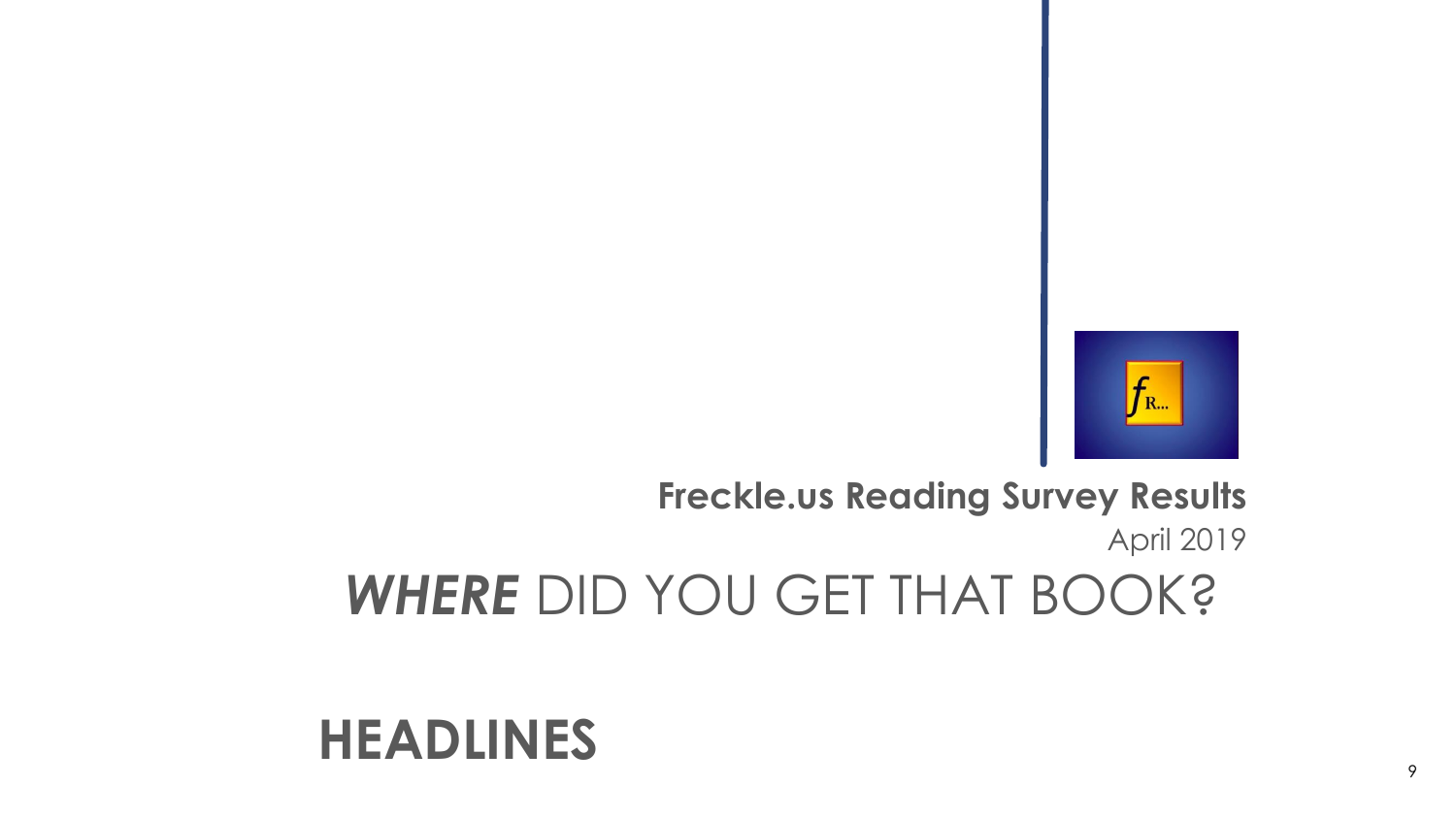## DID YOU READ OR MAKE USE OF A BOOK IN THE PAST 12 MONTHS?

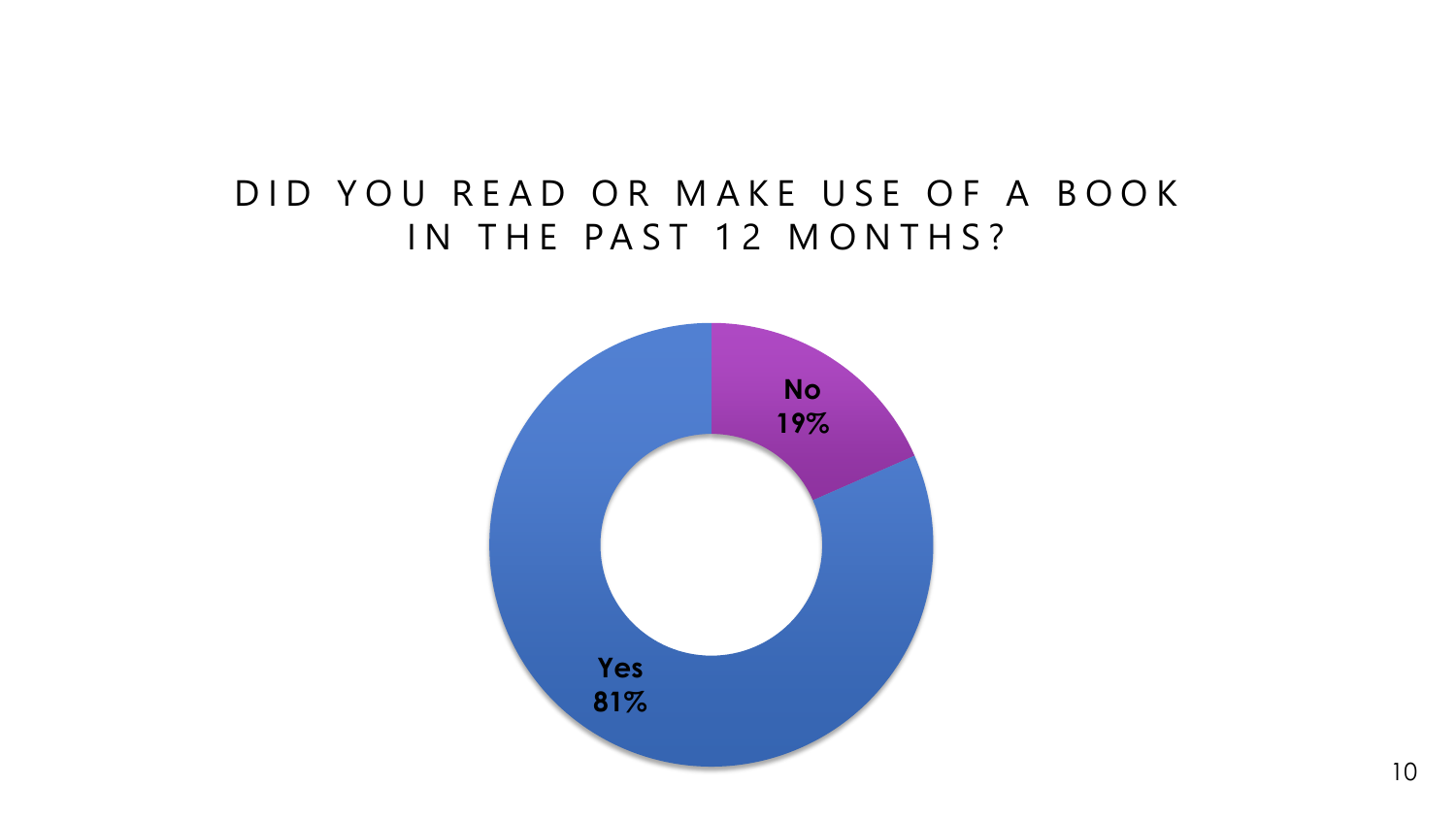### DID YOU READ OR MAKE USE OF A BOOK IN THE PAST 12 MONTHS?

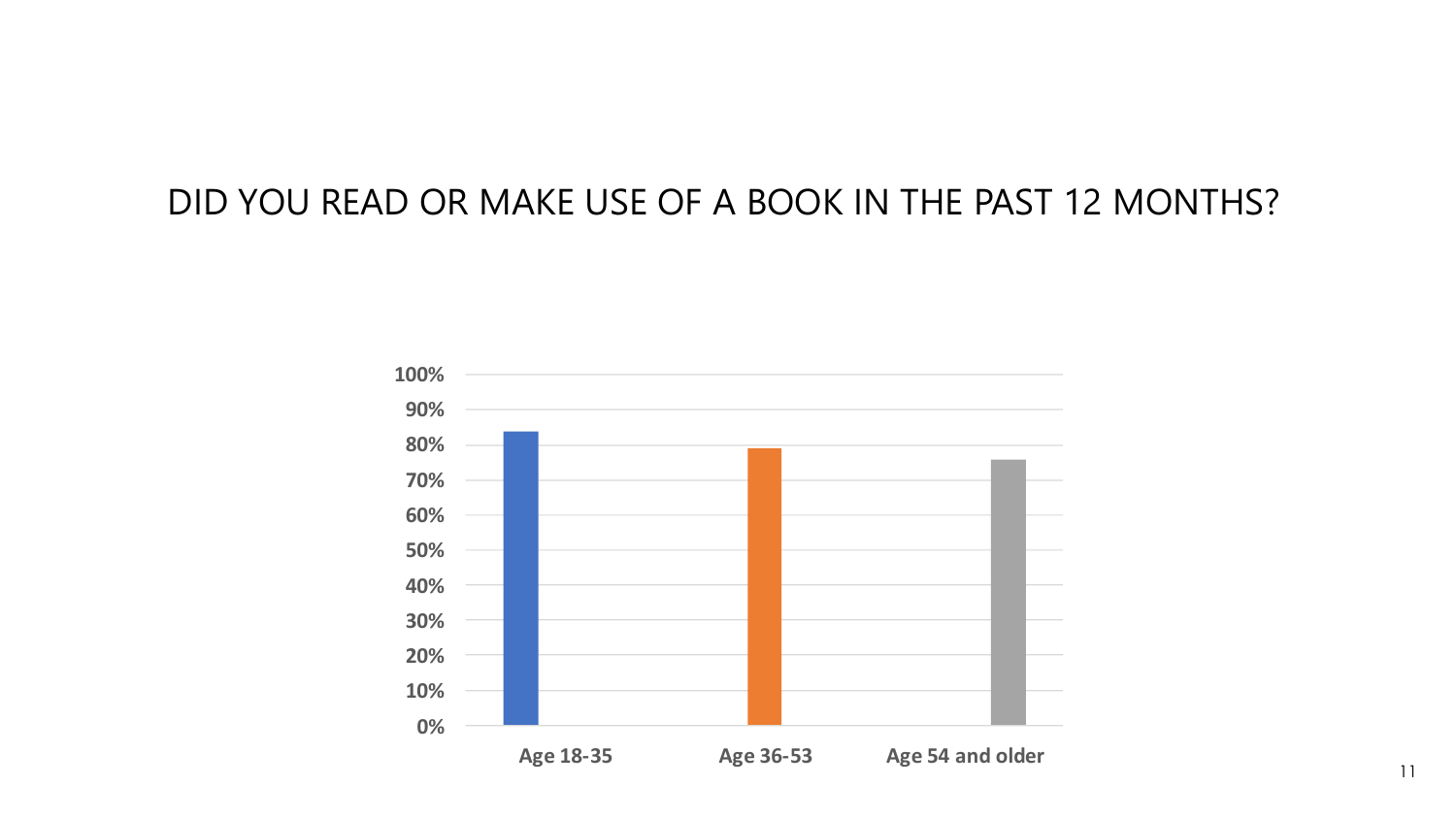## REASONS FOR READING A BOOK

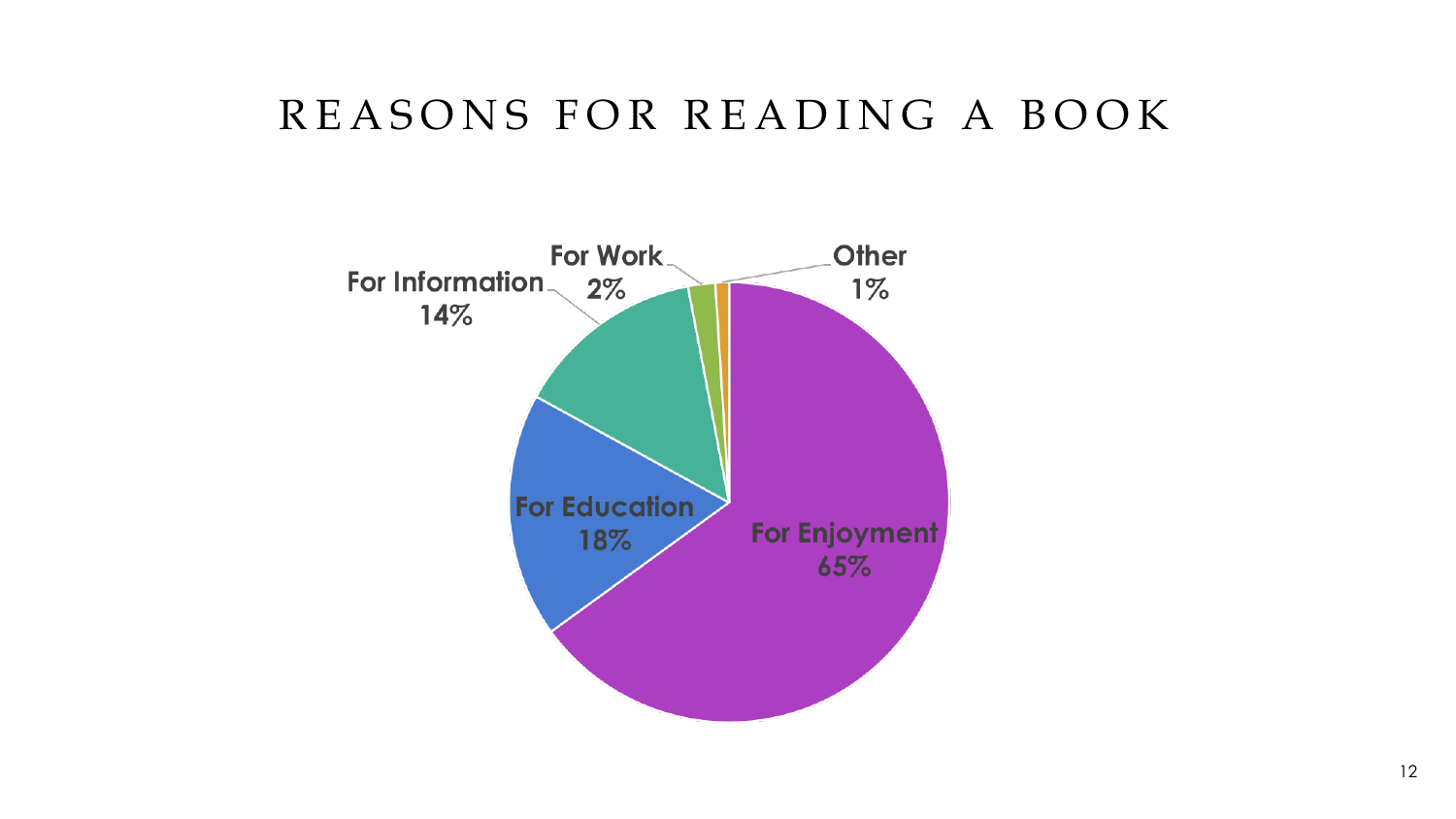## **FORMAT OF BOOK**

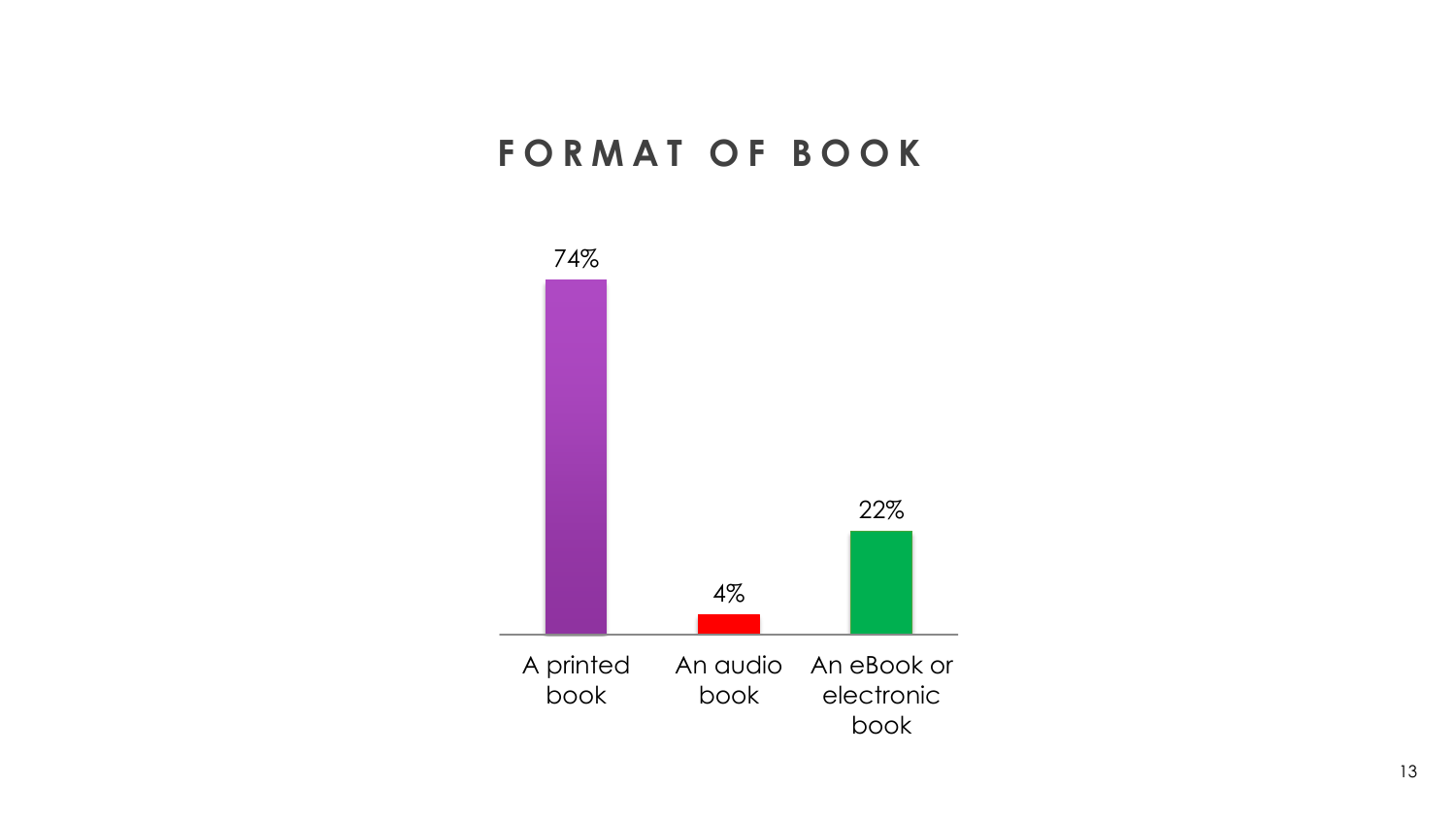### WHERE DID YOU GET THE **PRINT** BOOK YOU HAVE BEEN READING?



14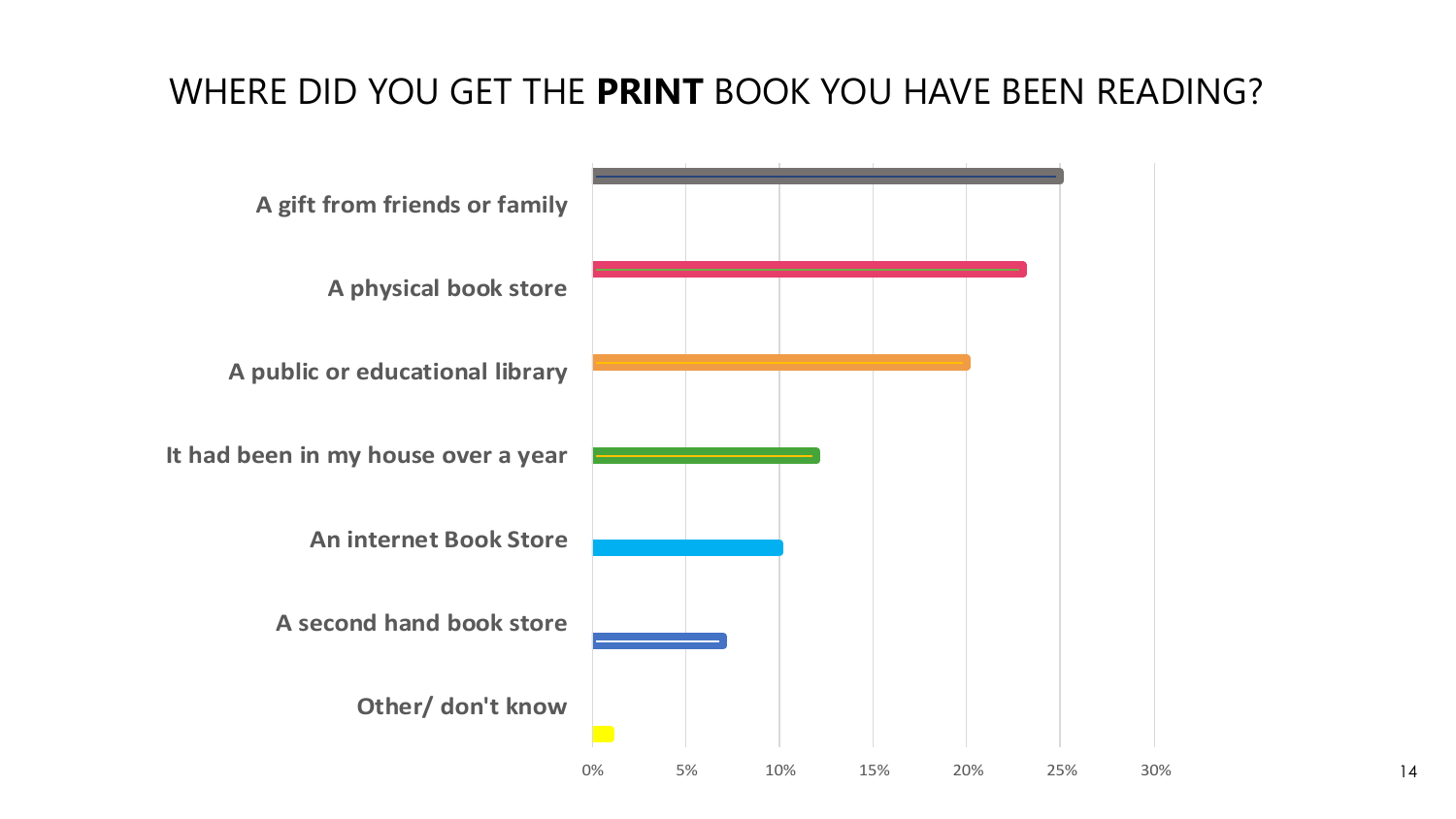#### WHAT MADE YOU DECIDE TO READ IT?

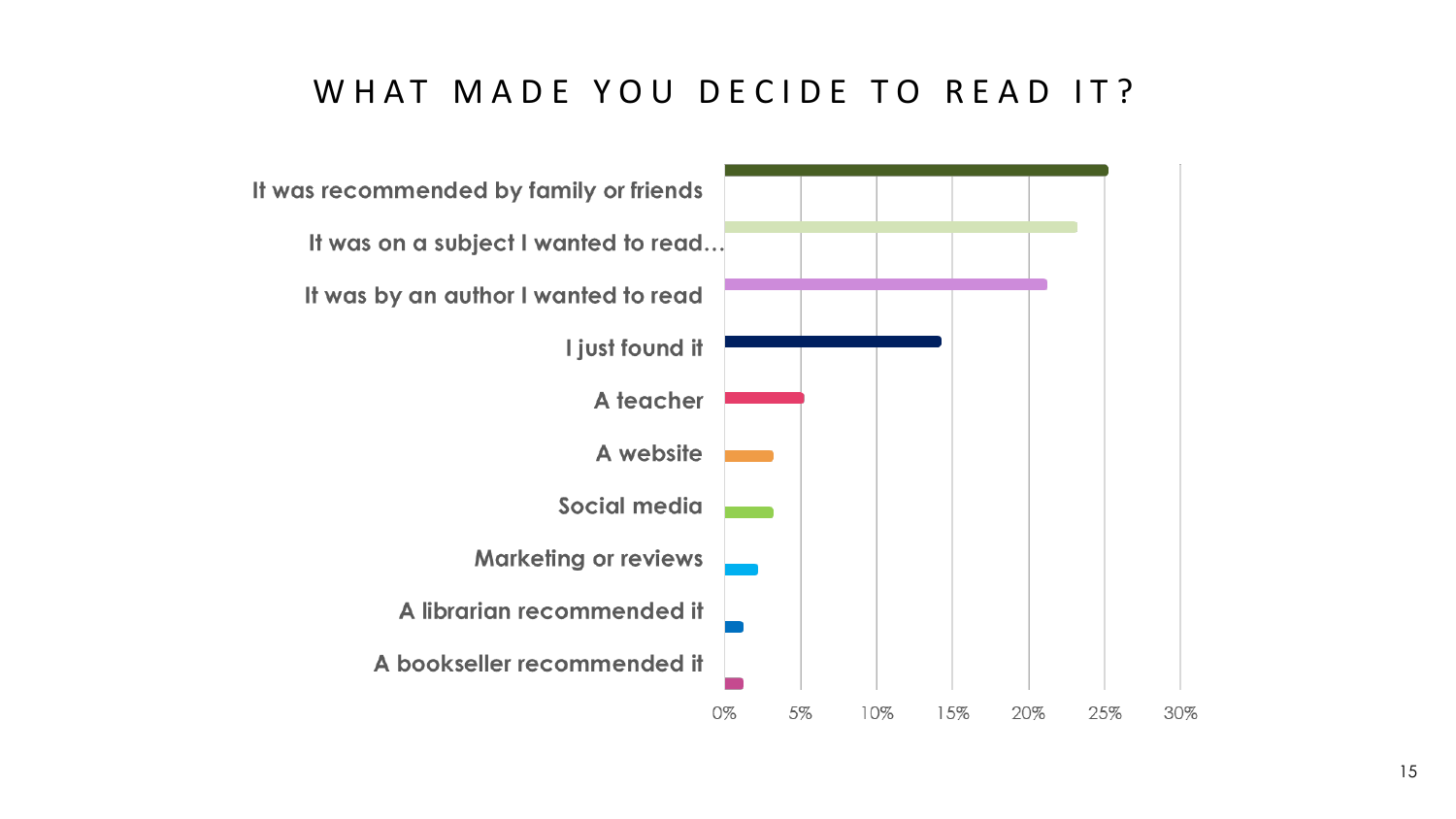## FROM WHERE DID YOU OBTAIN THE **eBOOK** YOU HAVE BEEN READING ?



**Public libraries are**  *not yet* **recognized as a leading source of eBooks.** 

**This is also important to know**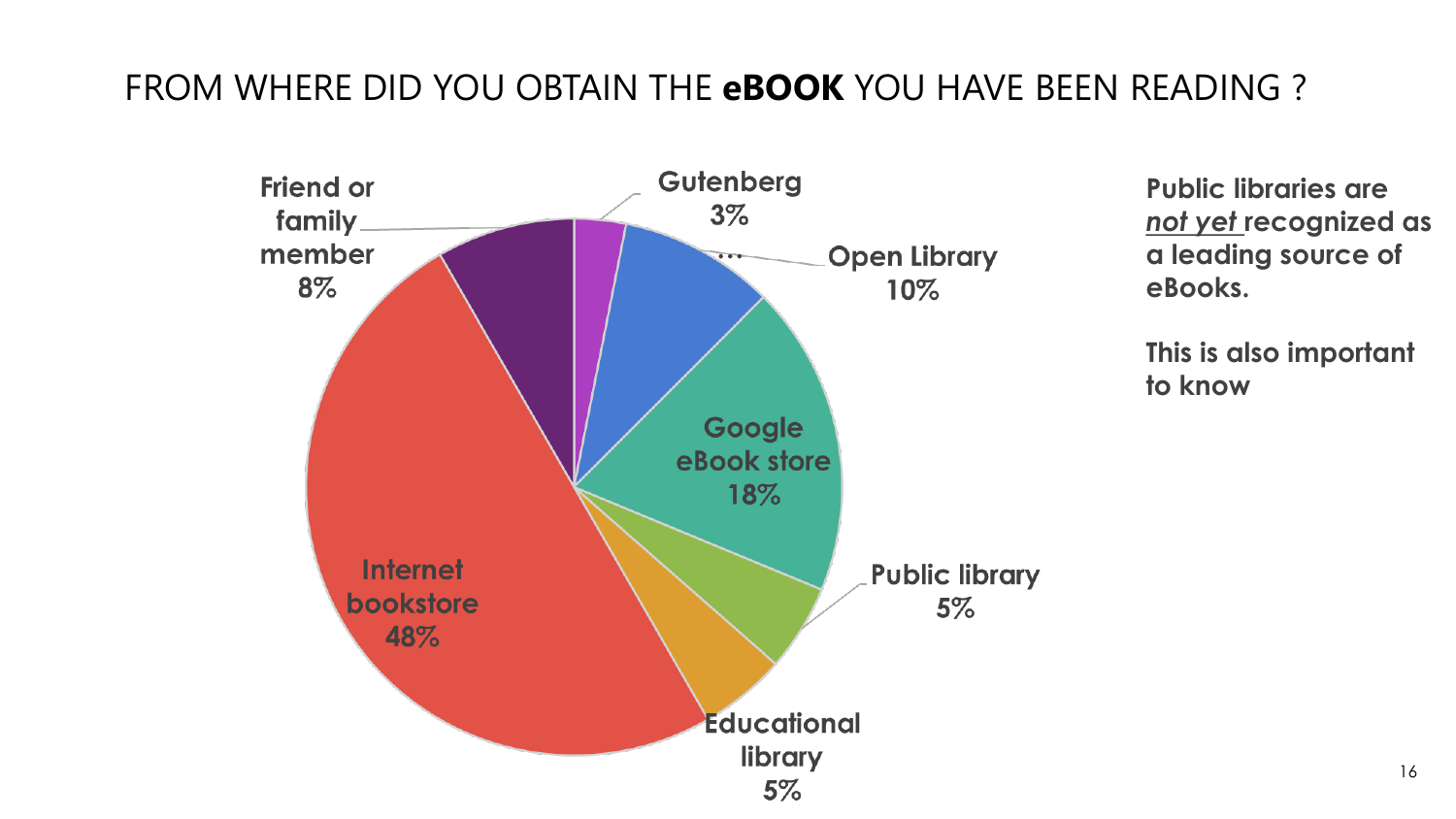#### W HAT DID YOU PAY TO READ YOUR BOOK?



**Almost half of books are read for free. Authors and publishers will be surprised at this result.** 

**It is not about 'piracy'. But it shows a serious disconnection between data on book 'sales' and on book 'reading'**

**It implies a possible loss of income, but, more importantly, a lack of information about what people read.**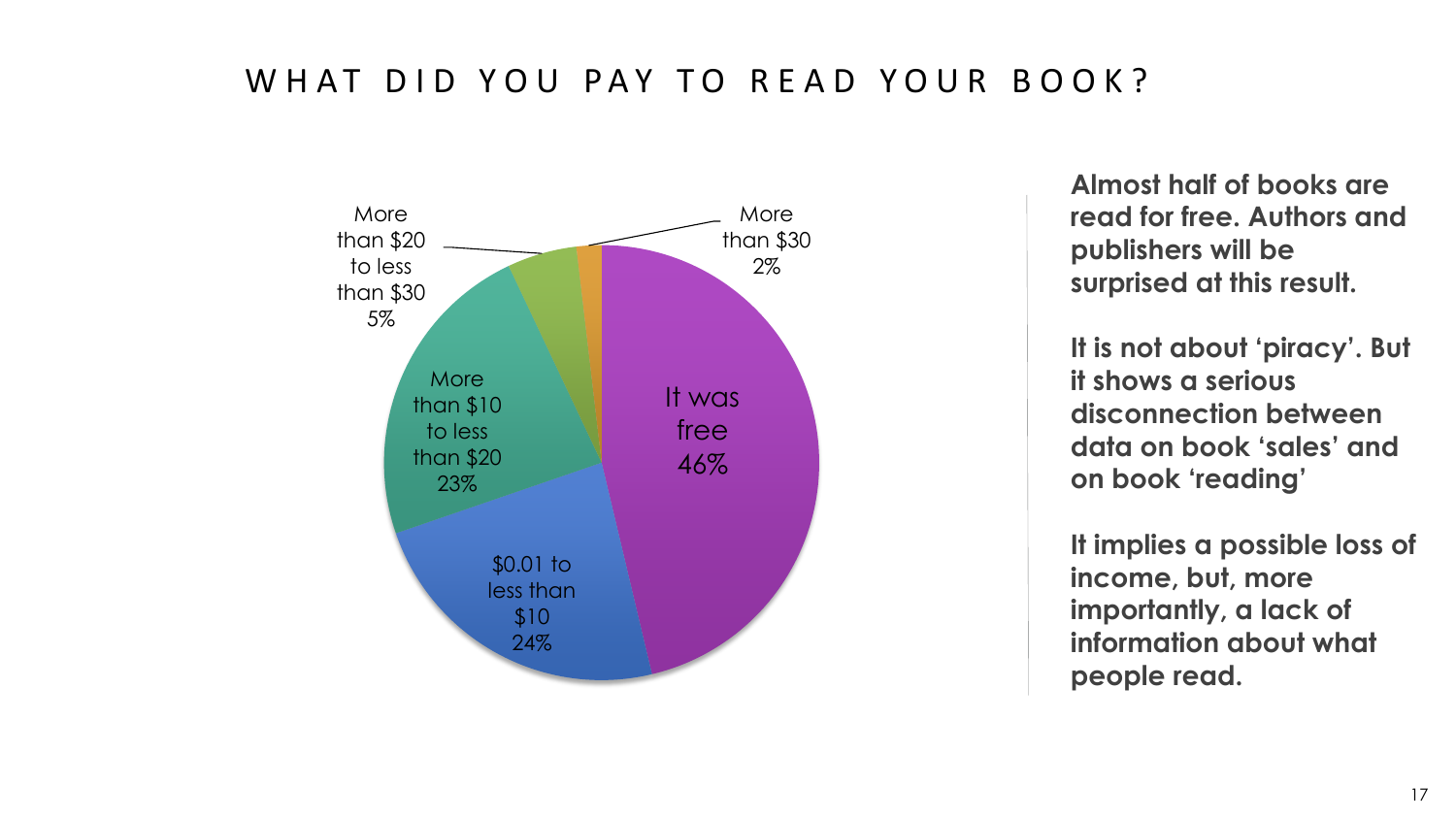### IF YOU DIDN'T PAY FOR YOUR BOOK, WHERE DID IT COME FROM?

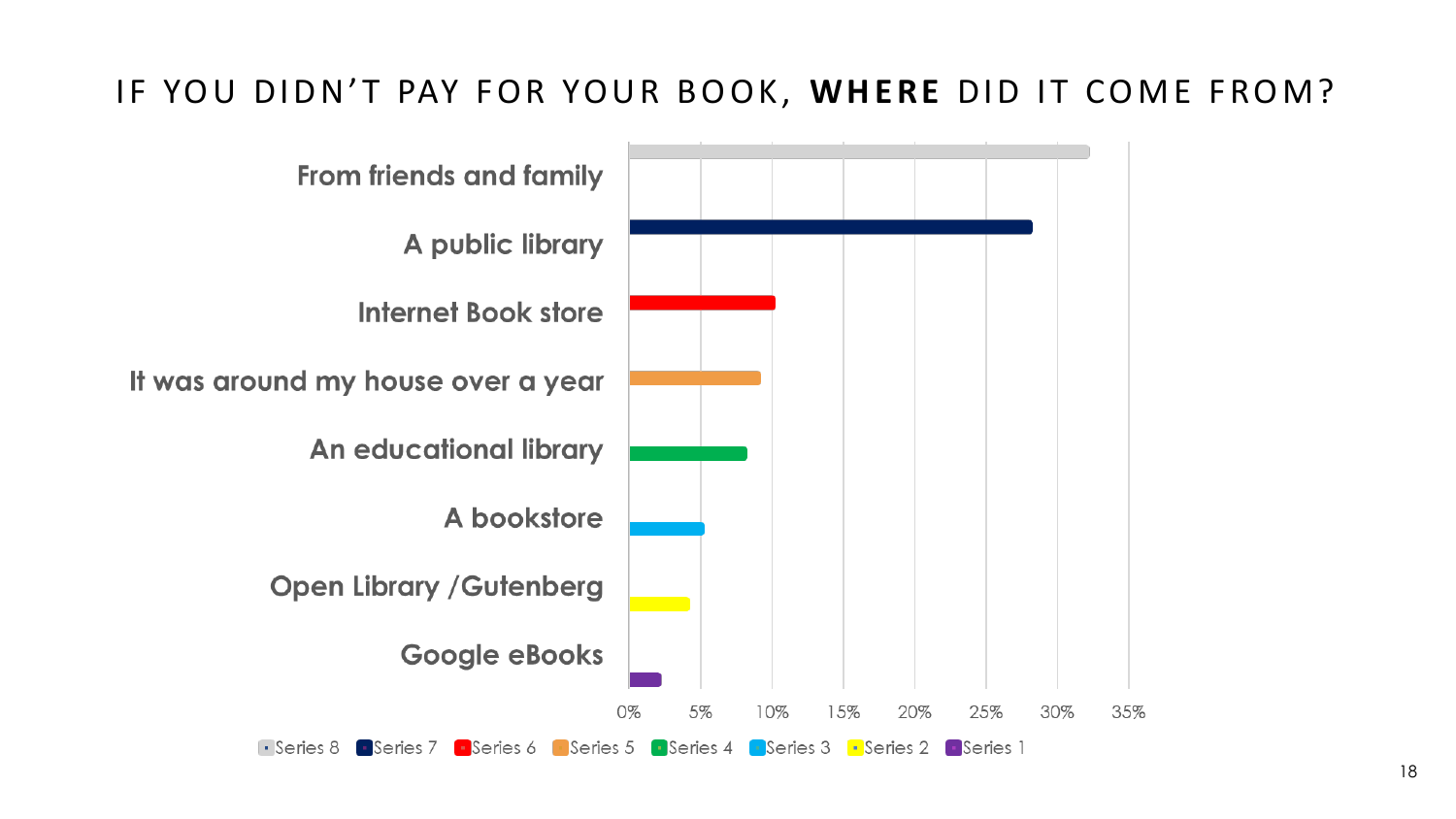#### THE SURVEY ASKED RESPONDENTS ABOUT THE BOOK THEY HAD READ MOST RECENTLY

- Their responses included the works of 955 different authors.
- 90% had one entry each
- 1 author had 62 entries
- The tastes of the reading community are extremely diverse.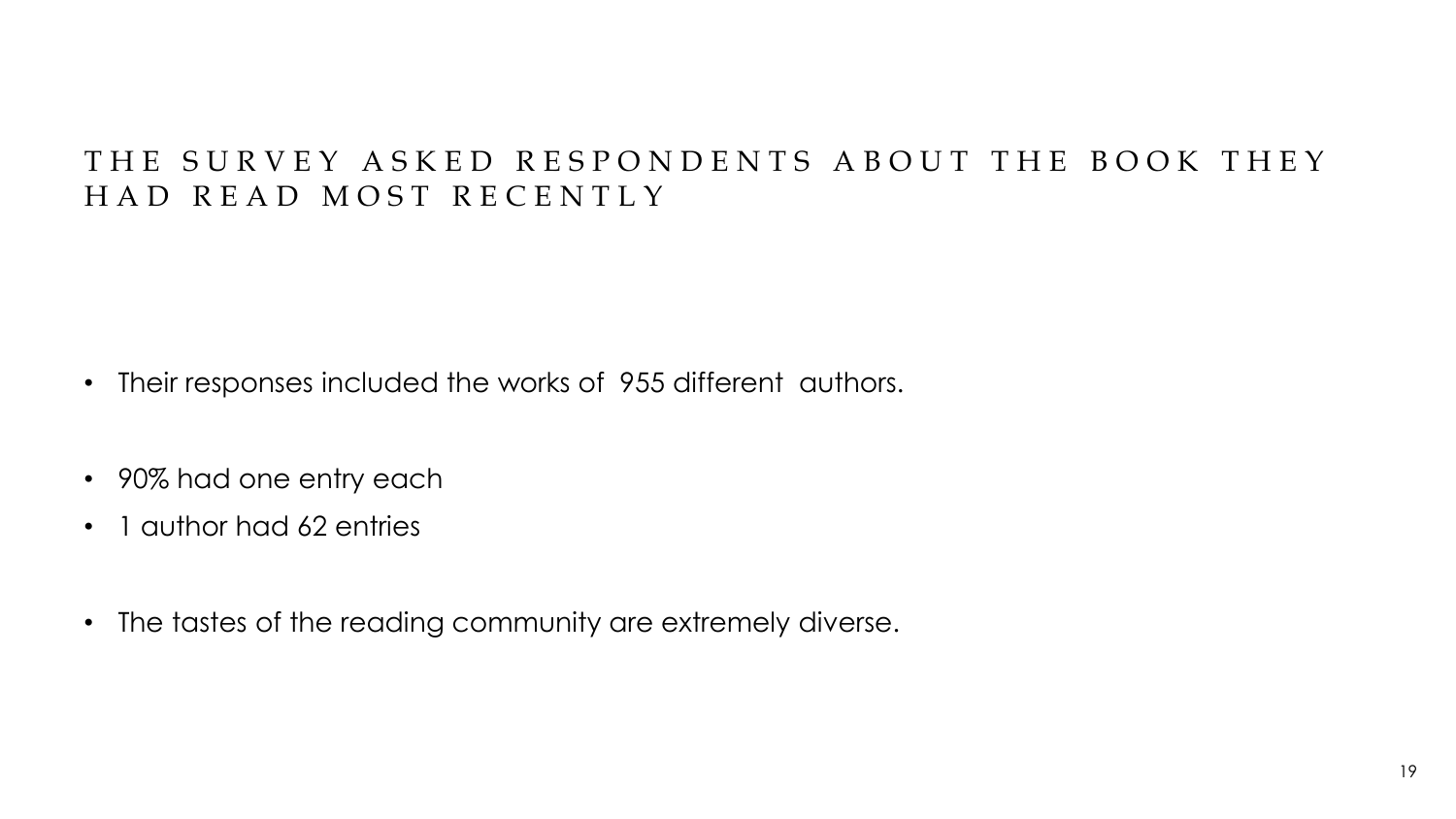# Readers' Top Ten

- 1. JK Rowling Harry Potter
- 2. Stephen King
- 3. The Bible
- 4. Dr Seuss
- 6. Michelle Obama
- 5. James Patterson
- 7. Jeff Kinney
- 8. Stephanie Meyer
- 9. Agatha Christie
- 10. Dumbo (Disney)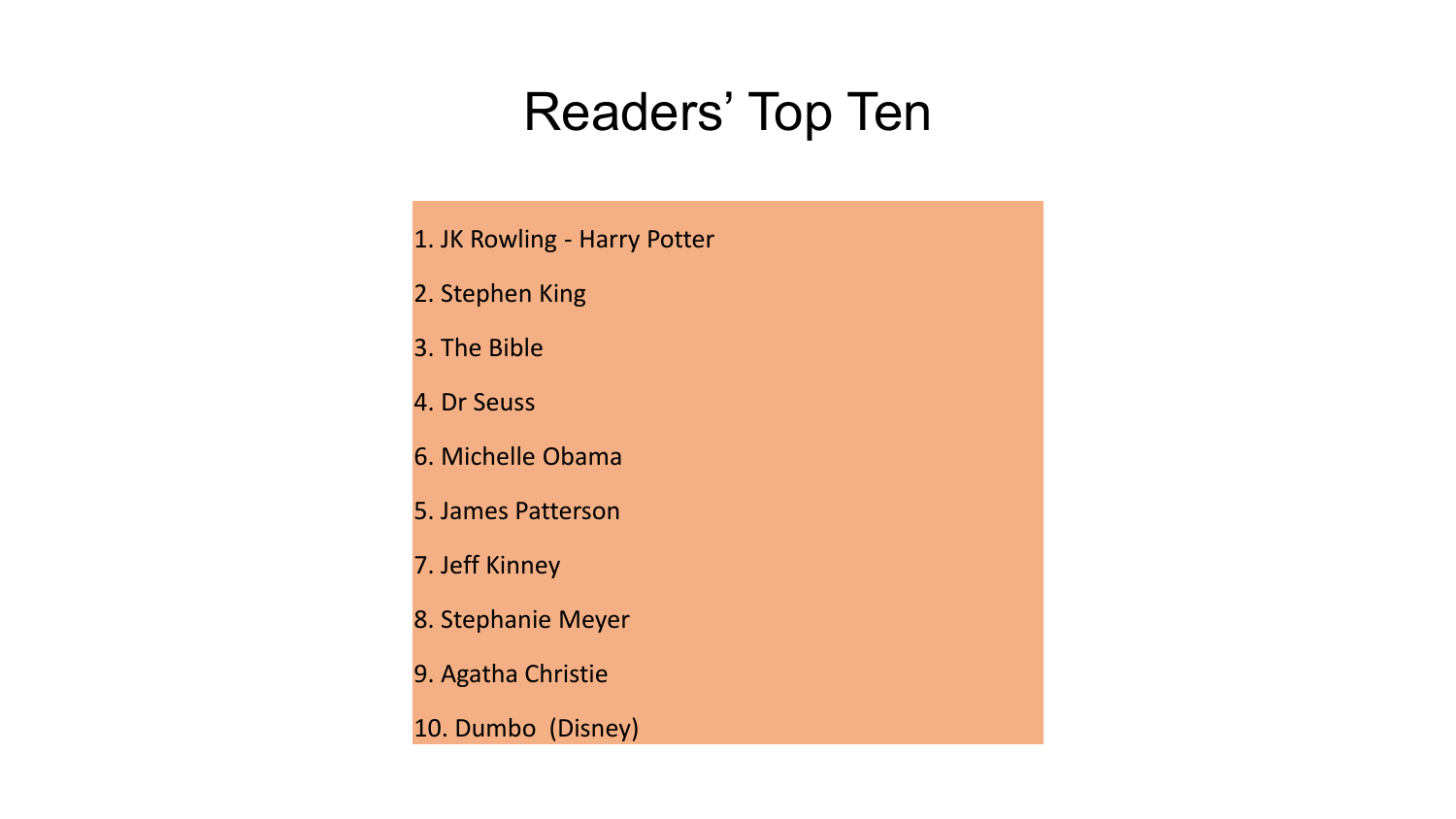### 11. SALES TOP TEN : APRIL 2019 – FROM THE NEW YORK TIMES

#### 1. Delia Owens

- 2. James Patterson
- 3. Lisa Gardner
- 4. Lisa Kleypas
- 6. Mark Greaney
- 5. Andrew McCabe
- 7. Michelle Obama
- 8. Tara Westover
- 9. Adam Markos
- 10. John Carreyrou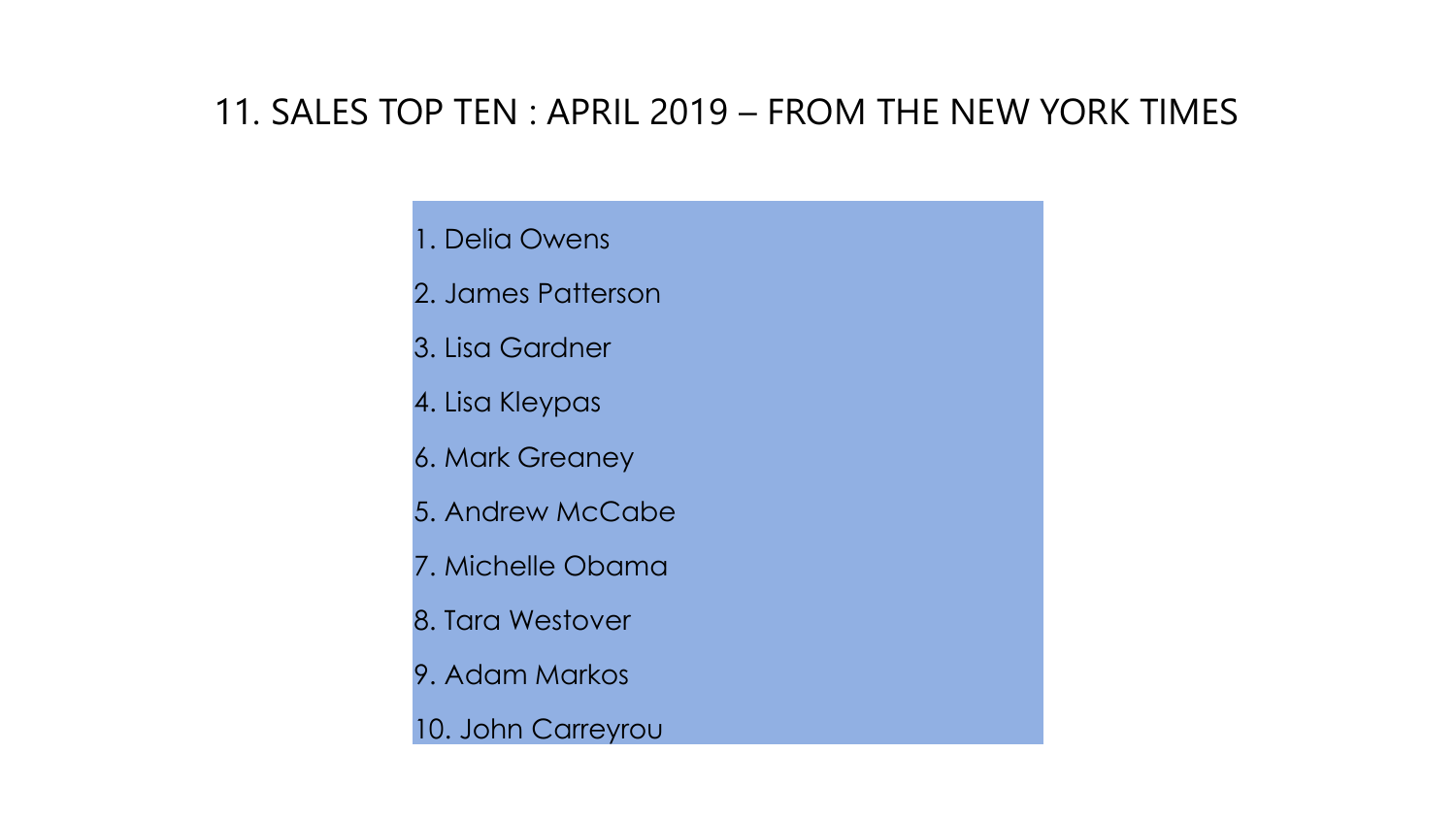### 12. DO YOU HAVE ANY VISION PROBLEMS THAT MAKE IT DIFFICULT TO READ BOOKS?

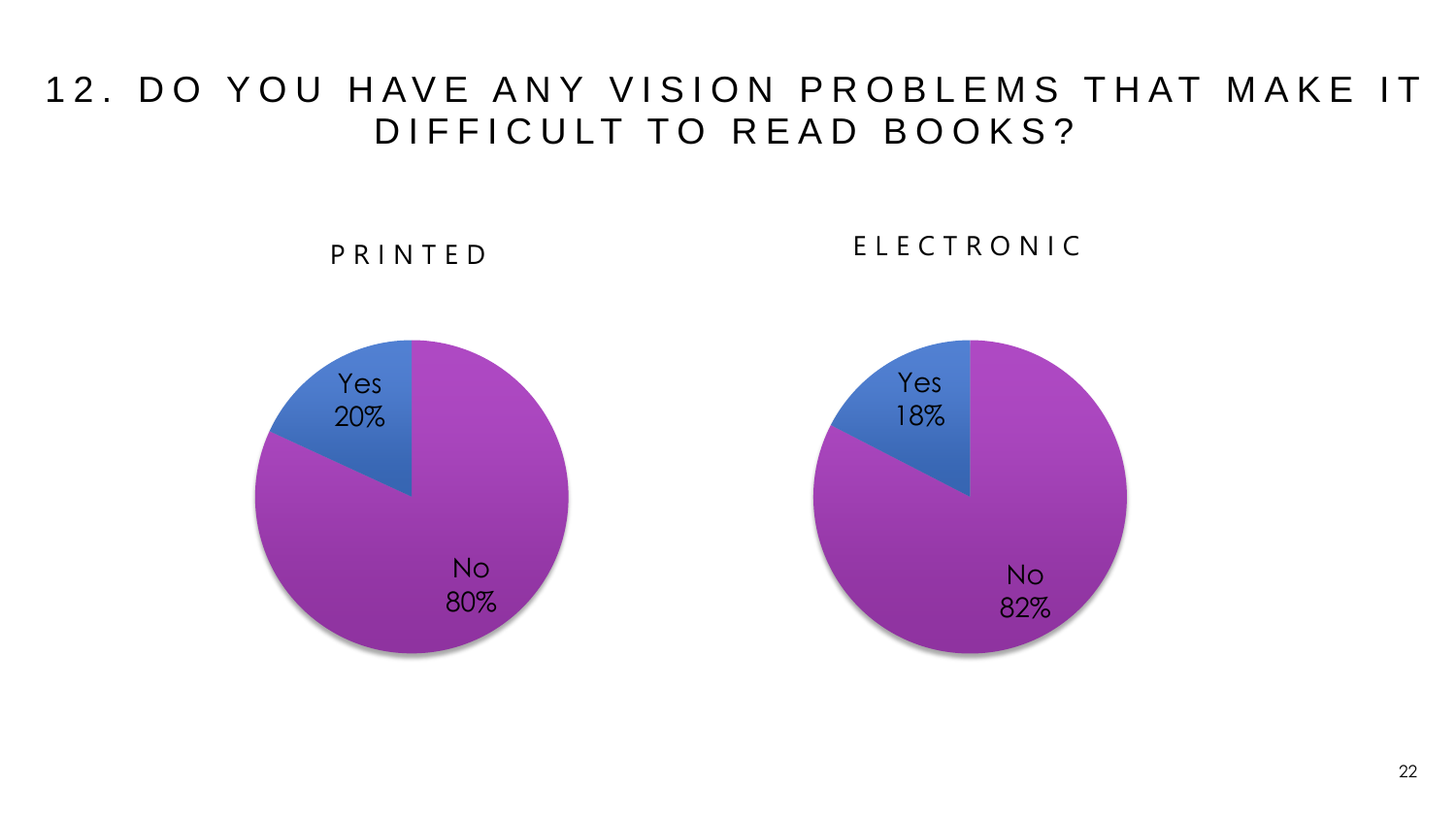## C O N C L U S I O N S

1. More than 80% of respondents to a consumer survey (not obviously about books) said that they read or used a book in the last year. The number was consistent across all age groups and geographical areas: if anything it was higher among the young.

There is no evidence, despite all the media available to people, that reading or the use of books are on the decline. That on its own indicates that books in all forms and reading for sheer enjoyment are a much needed part of culture. This message cannot be stressed too strongly: 'people like books.'

- 2. It is a strategic priority, therefore, for those who are occupied with purveying books (publishers, authors, librarians, booksellers and all their colleagues) to work together to seek to sustain and increase reading.
- 3. The whole book industry faces an issue of helping people with sight impairment.
- 4. The survey revealed that the way in which people get books is **complicated**. Twice as many books are read as are sold. Most industry recommendations, reviews, advice and discovery services, achieve very little. Publishers are probably only aware of about a quarter of reader activity. These findings will also be of concern to authors. There is an urgent need, and an obligation to readers, to the public and to public funds, for libraries and publishers to improve the access to information about what is being read, because that information can be used to increase reading.
- 5. Public and educational libraries play a vital role in the provision of reading. The survey showed that more print books that are read have come from public libraries than have been purchased in internet bookstores. For younger people the data shows that this is emphatically true. That is why libraries are important to communities and that is why communities and their officials should fund them. That should be the focus of library management. It should drive their strategy, their operations and their messaging.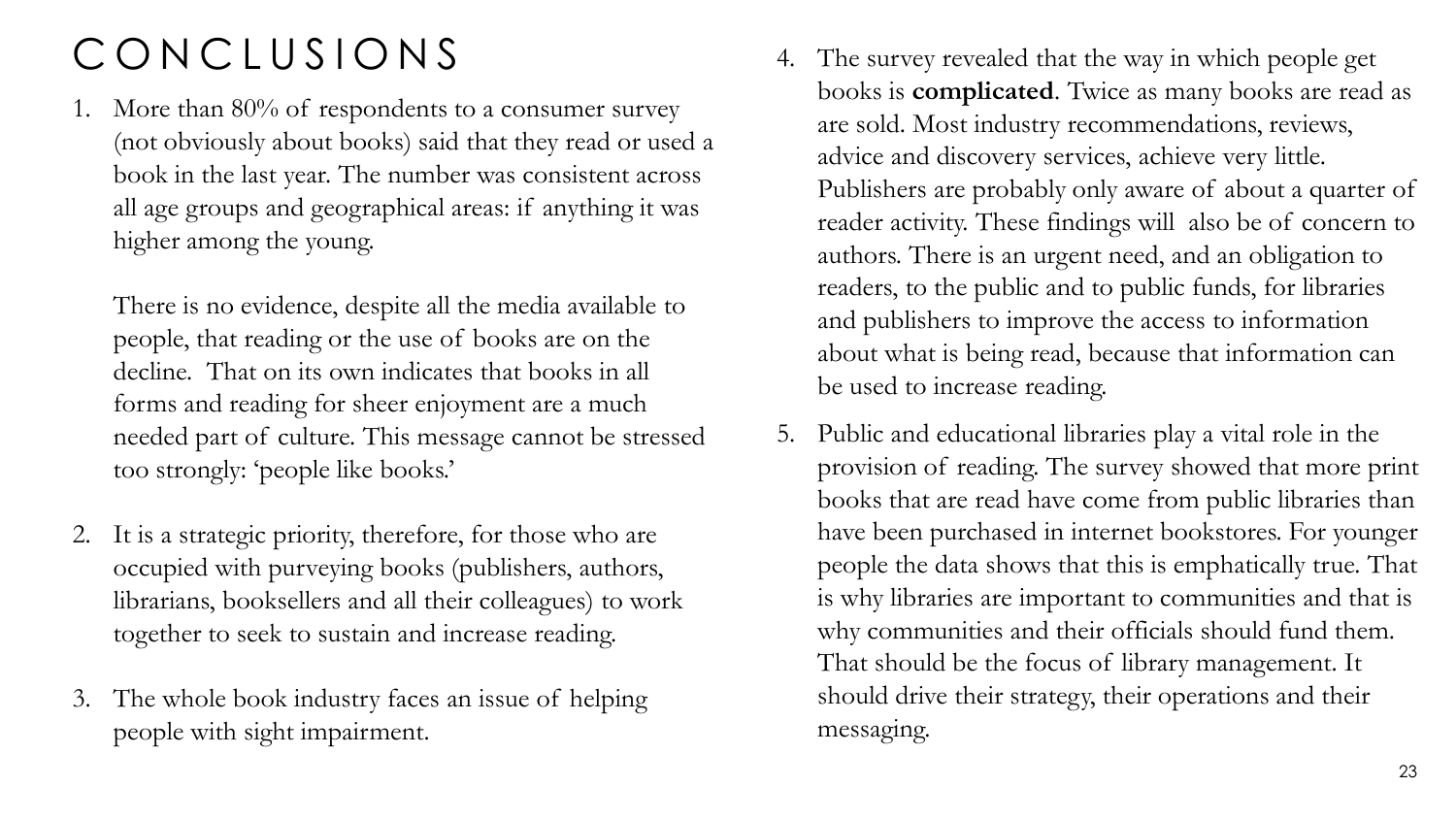## R E C O M M E N D A T I O N S

- 1. There needs to be more timely and clearer public measurement of the performance of public libraries: in May 2019, there is still no IMLS national measure of performance since 2016. Measurement should be quarterly and current. It can and should be provided and published by ILMS (library management system) providers.
- 2. Measurement of public library performance should include reader data of the kind in this report. It is more important to study use by readers than to attempt to measure 'impacts' or 'outcomes'.
- 3. Reader use should be a performance indicator of every public library and the aim should be to increase it constantly. Such measures, and performance against them, should be clearly available to the public, to authors, to funders and to publishers, as well as librarians.
- 5. Public libraries and publishers need a joint action plan to address the needs of people with sight issues that make it difficult for them to read.
- 6. Public libraries and major publishers should have a joint and active plan to achieve measured increase in library use. In order to do that they need quickly to resolve issues about incompatible meta-data, catalogs and about privacy of information. This measurement work could easily by done by specifying standard requirements to ILMS companies.
- 7. Public libraries should focus their strategy, resources and management on increasing library use, on the measurements identified in this report, and on the provision of print books, as that is the feature of their service which has the highest reputation with the public.
- **8. The beacon MUST be what READERS want**  (not what librarians or publishers want)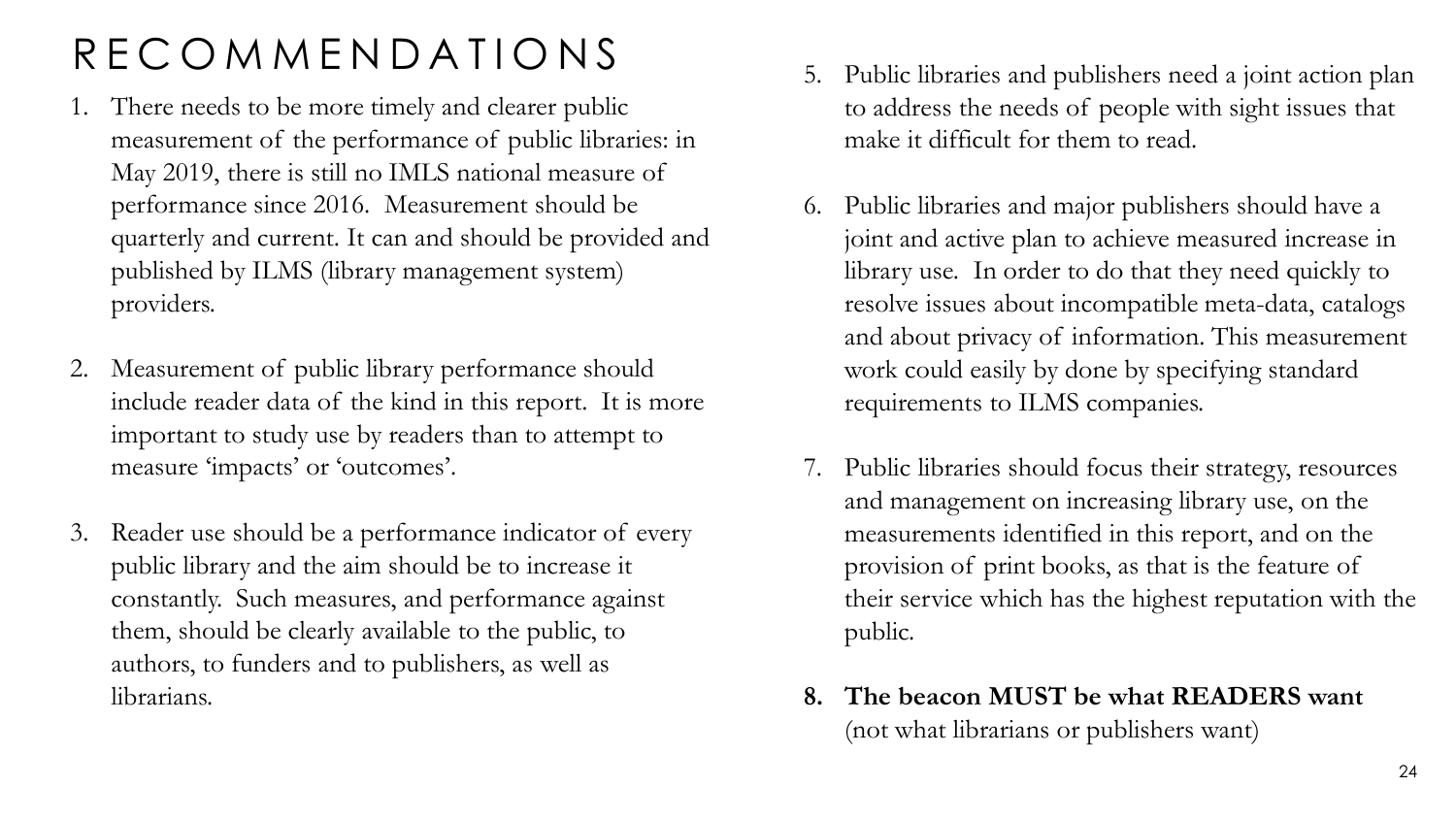# **DETAIL : FOR AGE UNDER 18**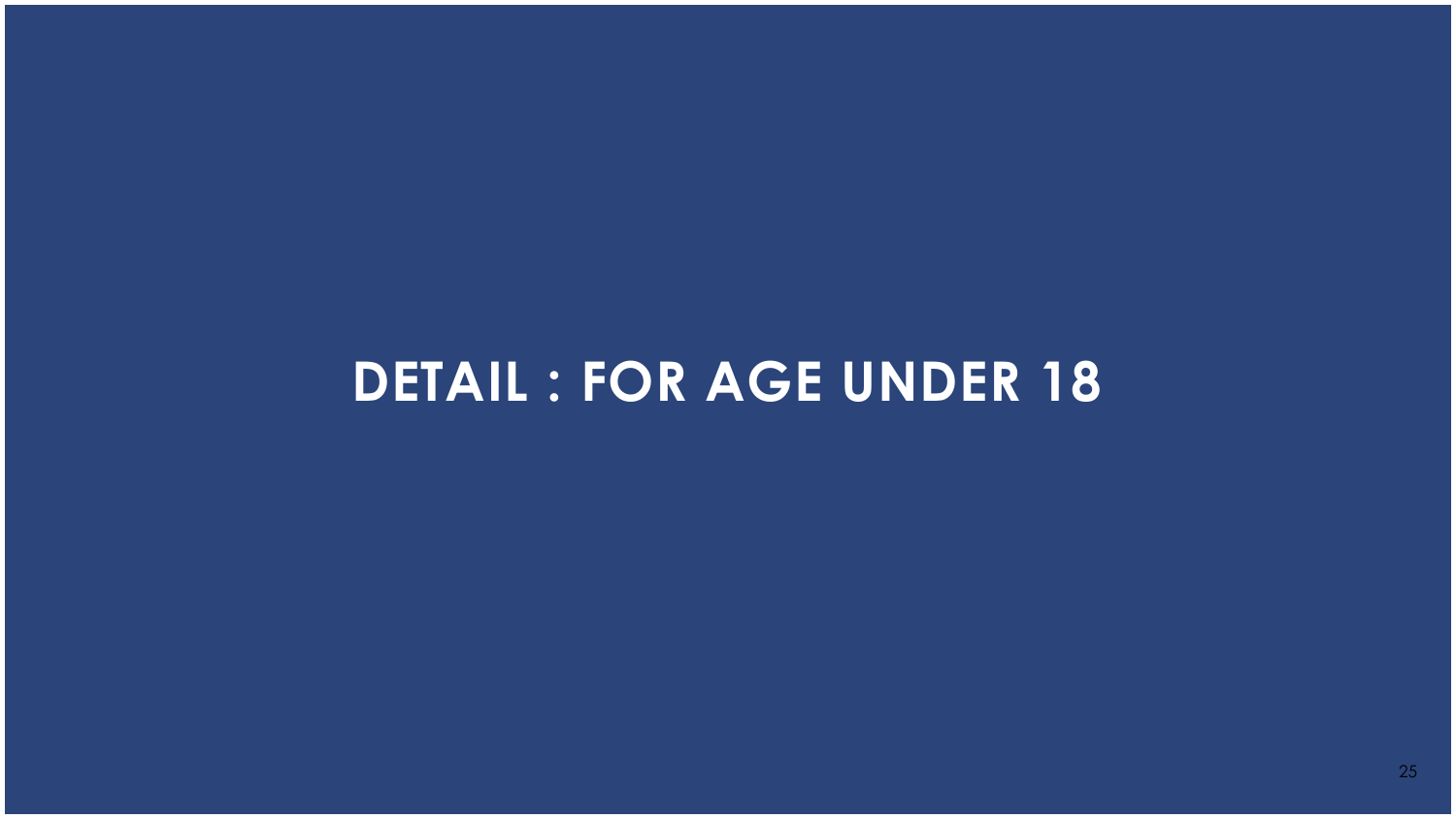## For **a printed book**: Did they use a public or educational library?

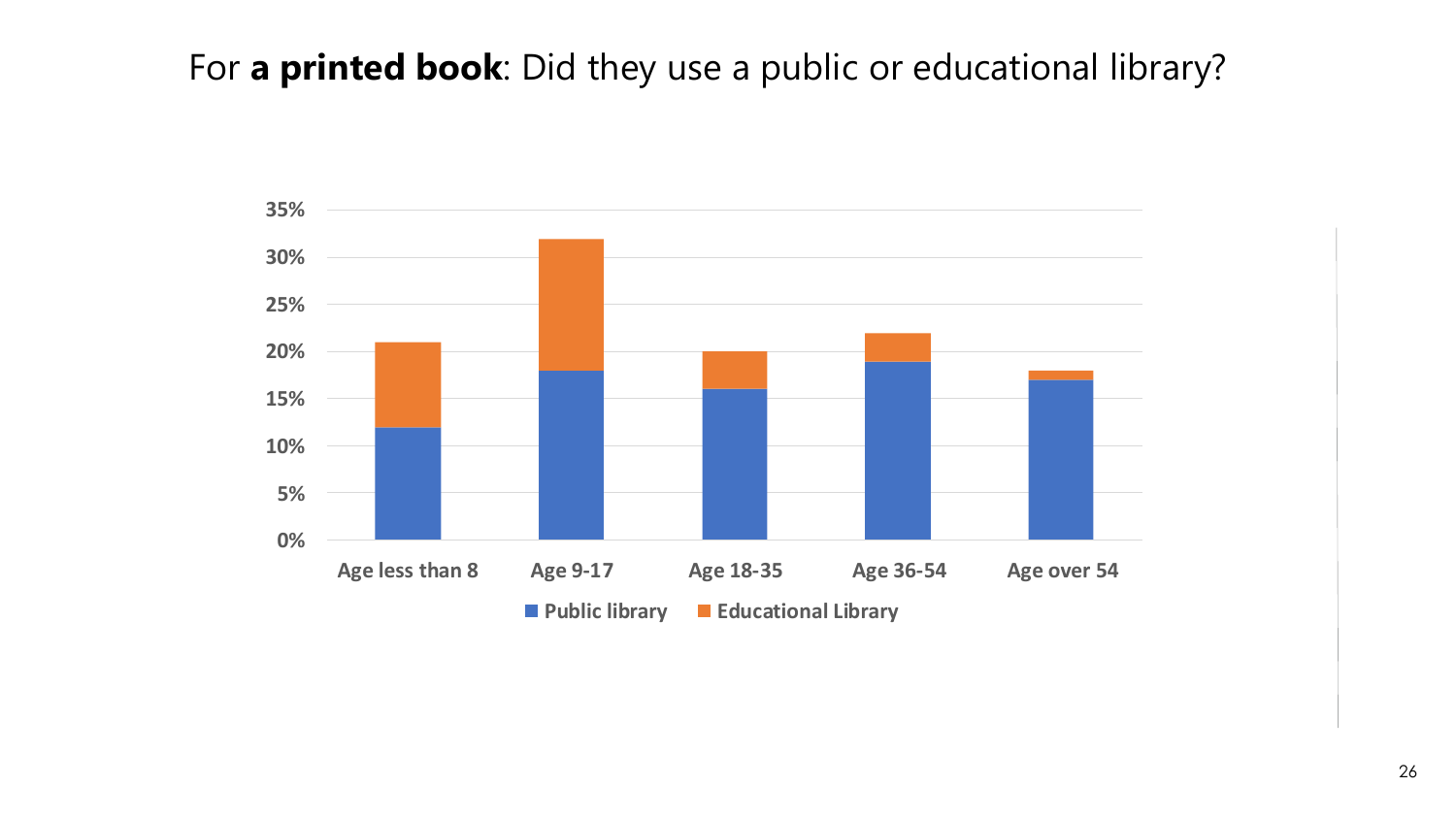## 6. MOST FAVOR LIBRARIES OVER INTERNET BOOK STORES



27 itei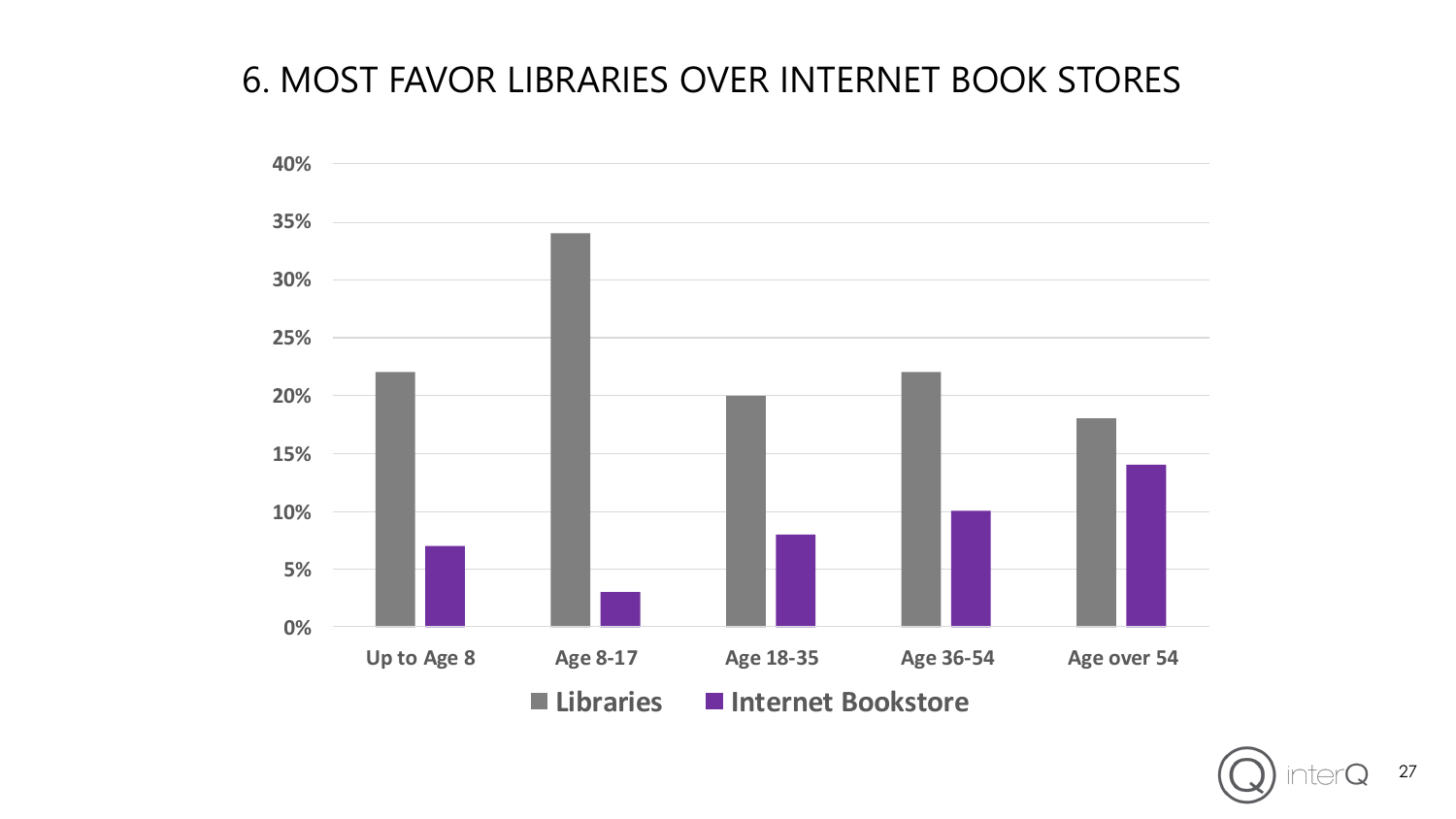## THE LAST BOOK THEY READ OR USED:

WHAT WAS THE REASON FOR READING IT?

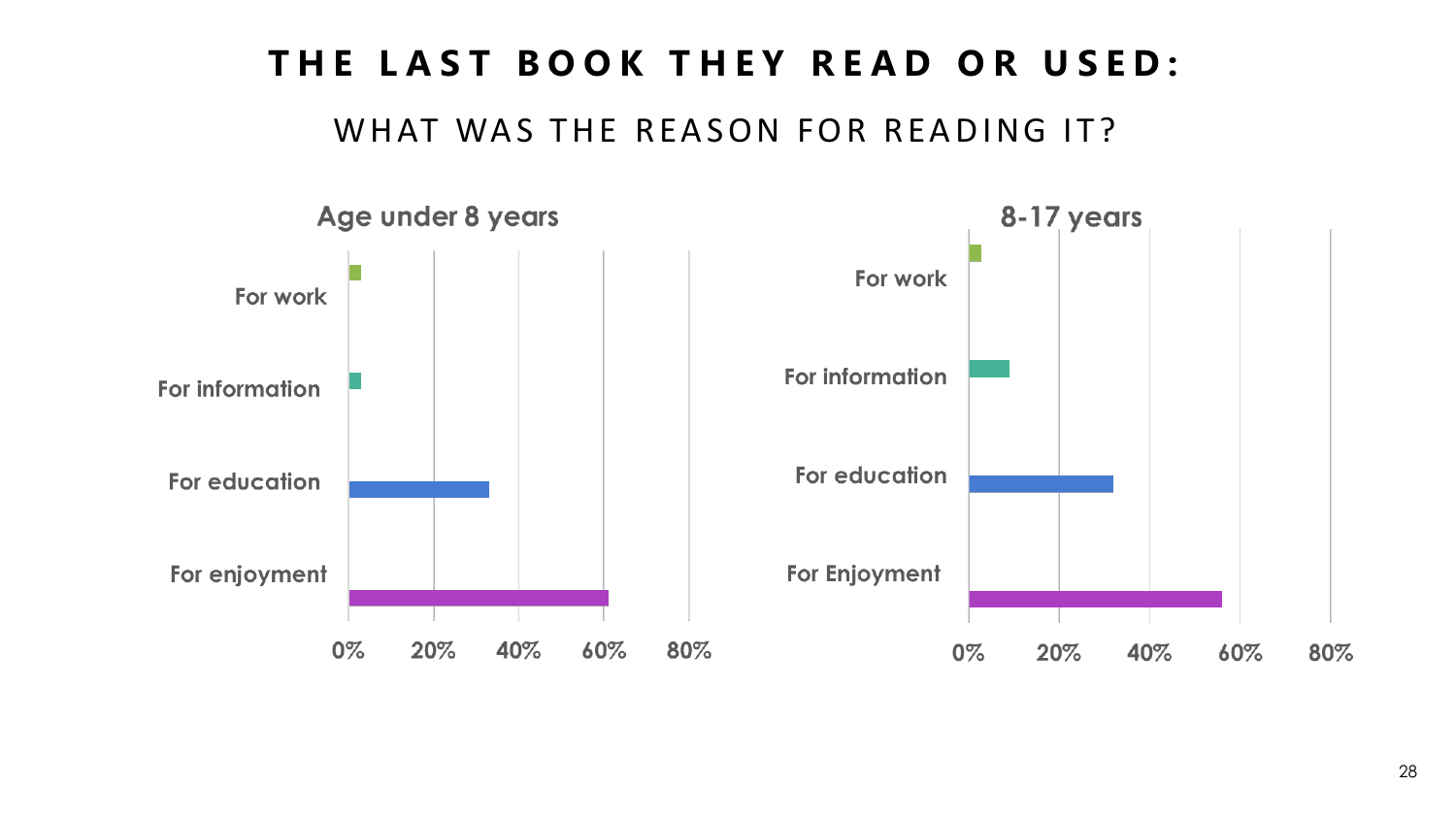### UNDER AGE 18: WHAT MADE THEM DECIDE TO READ IT?

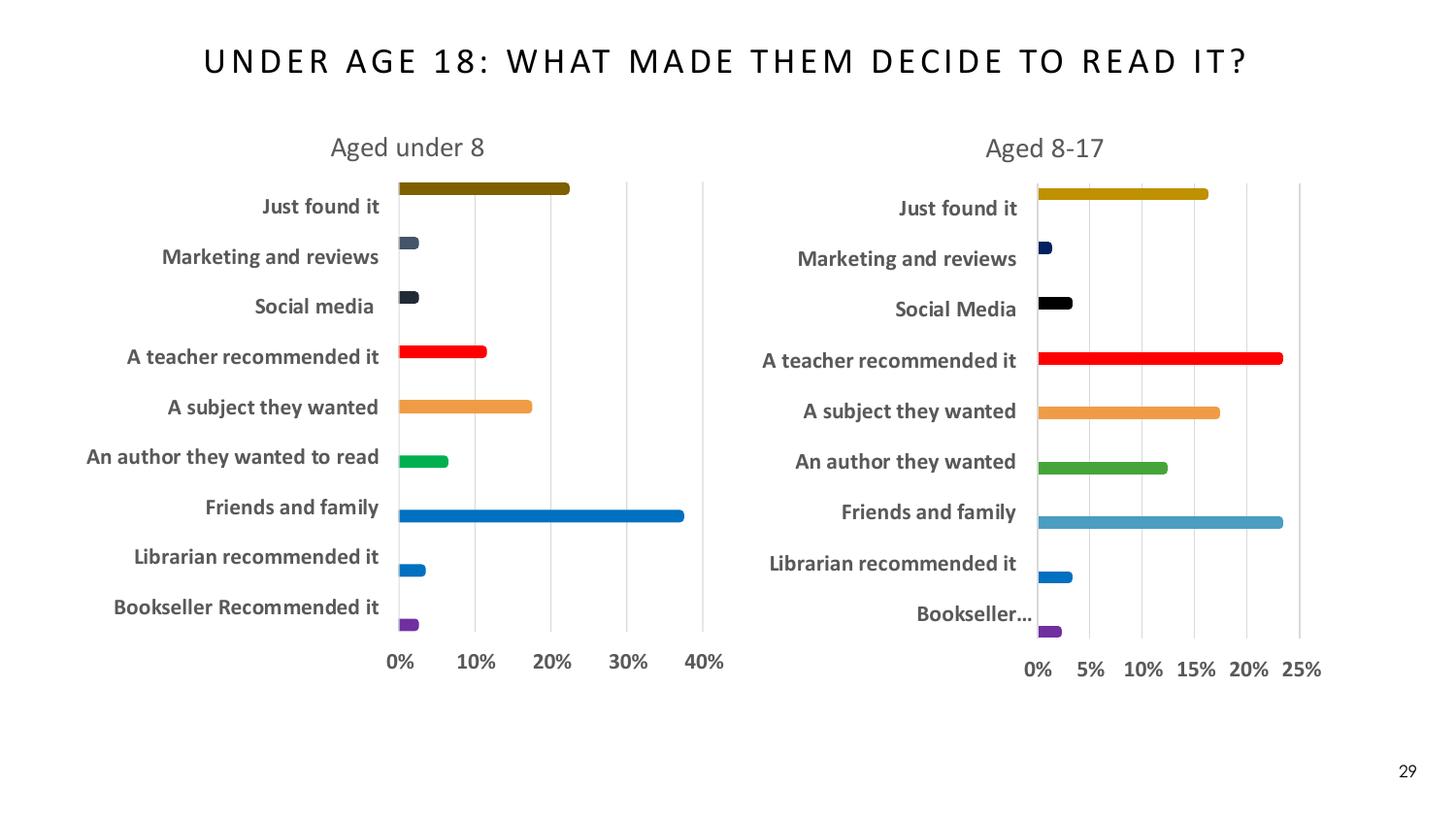## UNDER AGE 18: FORMAT OF LAST BOOK READ OR USED





30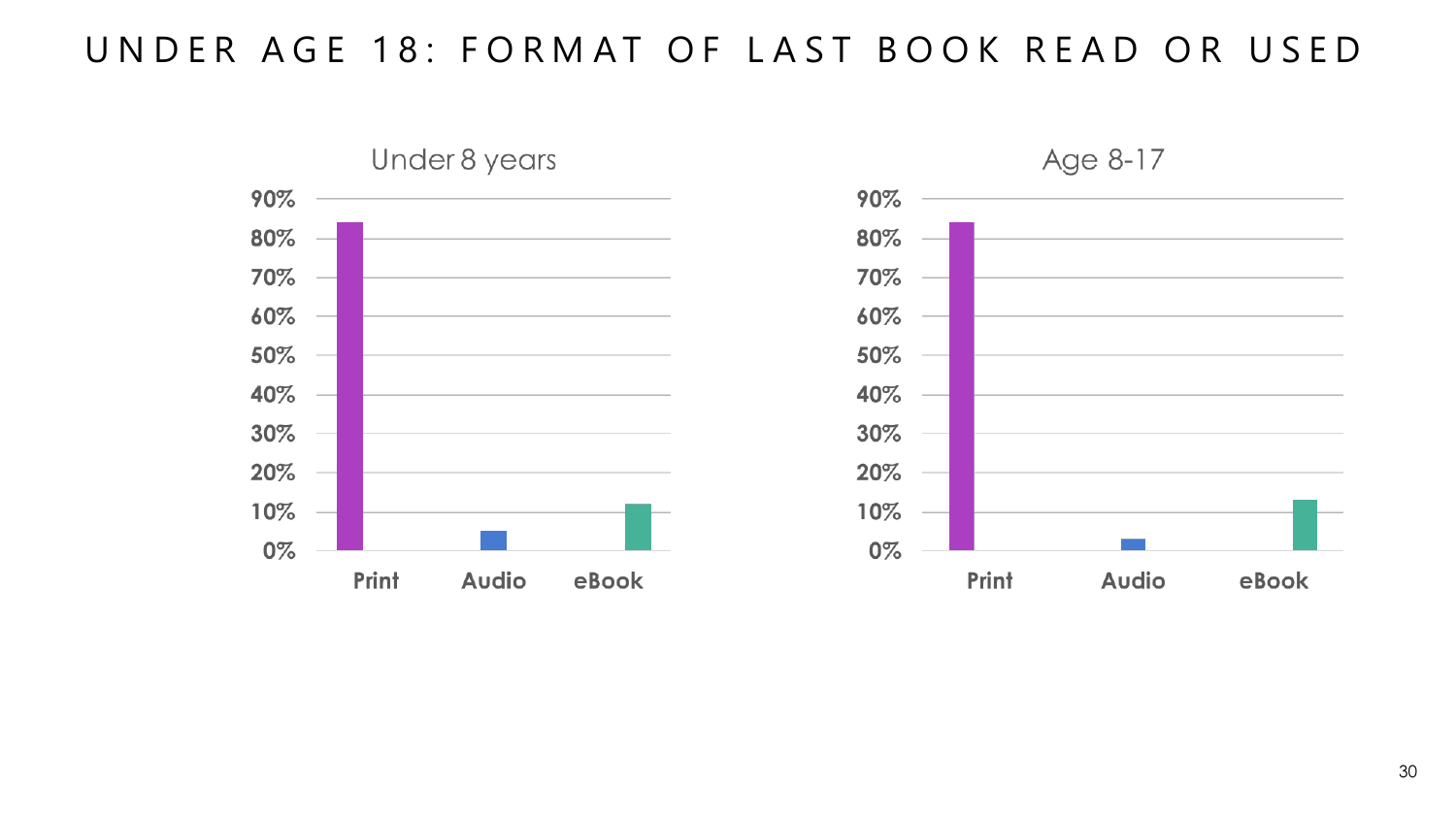### AGED UNDER 18: FROM WHERE DID They OBTAIN THEIR **E-Book**